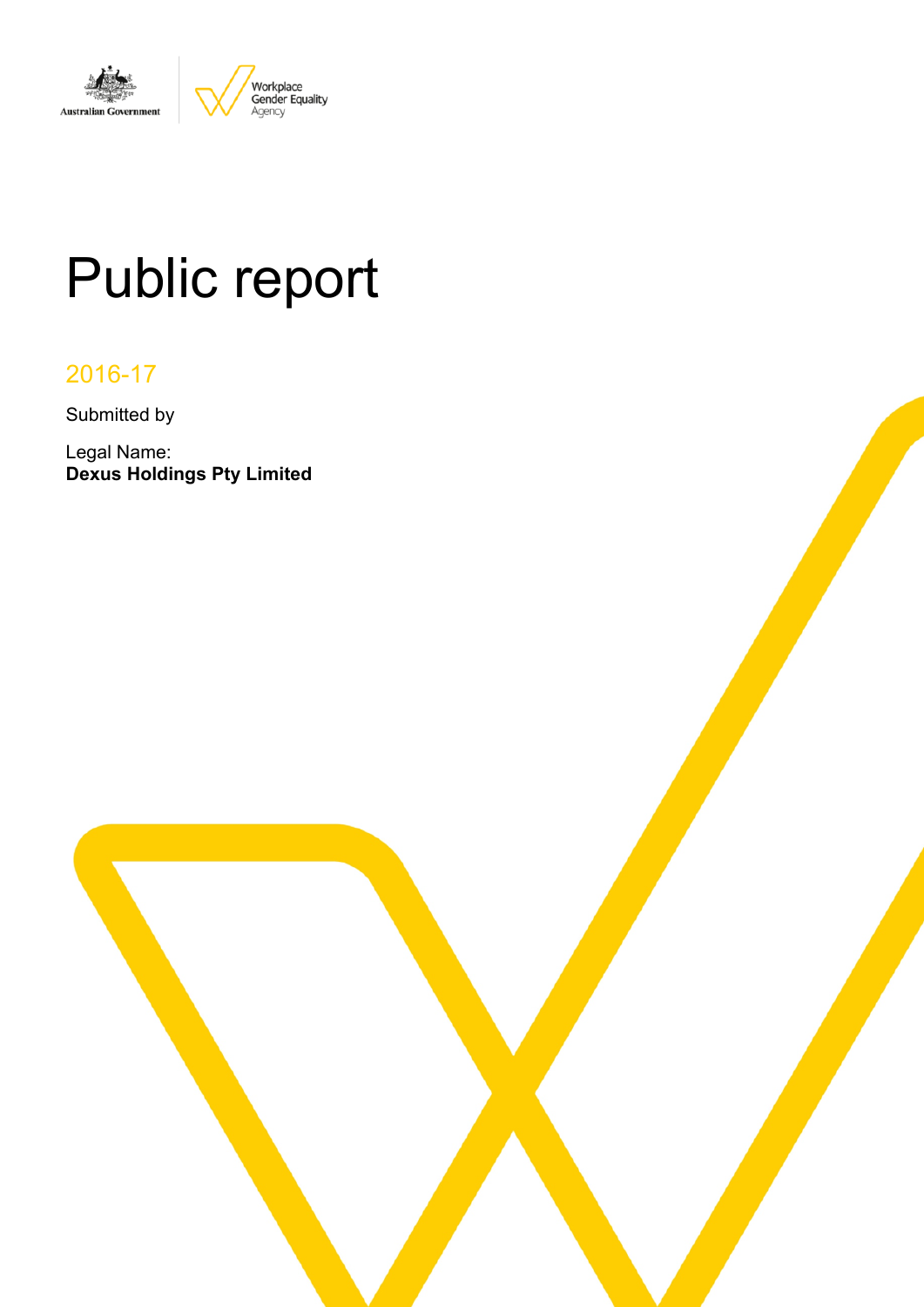

# Organisation and contact details

| Submitting organisation details | Legal name                                    | Dexus Holdings Pty Limited                                                           |
|---------------------------------|-----------------------------------------------|--------------------------------------------------------------------------------------|
|                                 | <b>ABN</b>                                    | 48110366946                                                                          |
|                                 | <b>ANZSIC</b>                                 | L Rental, Hiring and Real Estate Services<br>6712 Non-Residential Property Operators |
|                                 | <b>Business/trading name/s</b>                | Dexus                                                                                |
|                                 | ASX code (if applicable)                      | <b>DXS</b>                                                                           |
|                                 | <b>Postal address</b>                         | <b>PO Box R1822</b>                                                                  |
|                                 |                                               | ROYAL EXCHANGE NSW 1225                                                              |
|                                 |                                               | <b>AUSTRALIA</b>                                                                     |
|                                 | Organisation phone number                     | 0290171100                                                                           |
| <b>Reporting structure</b>      | Ultimate parent                               | Dexus Holdings Pty Limited                                                           |
|                                 | Number of employees covered by<br>this report | 430                                                                                  |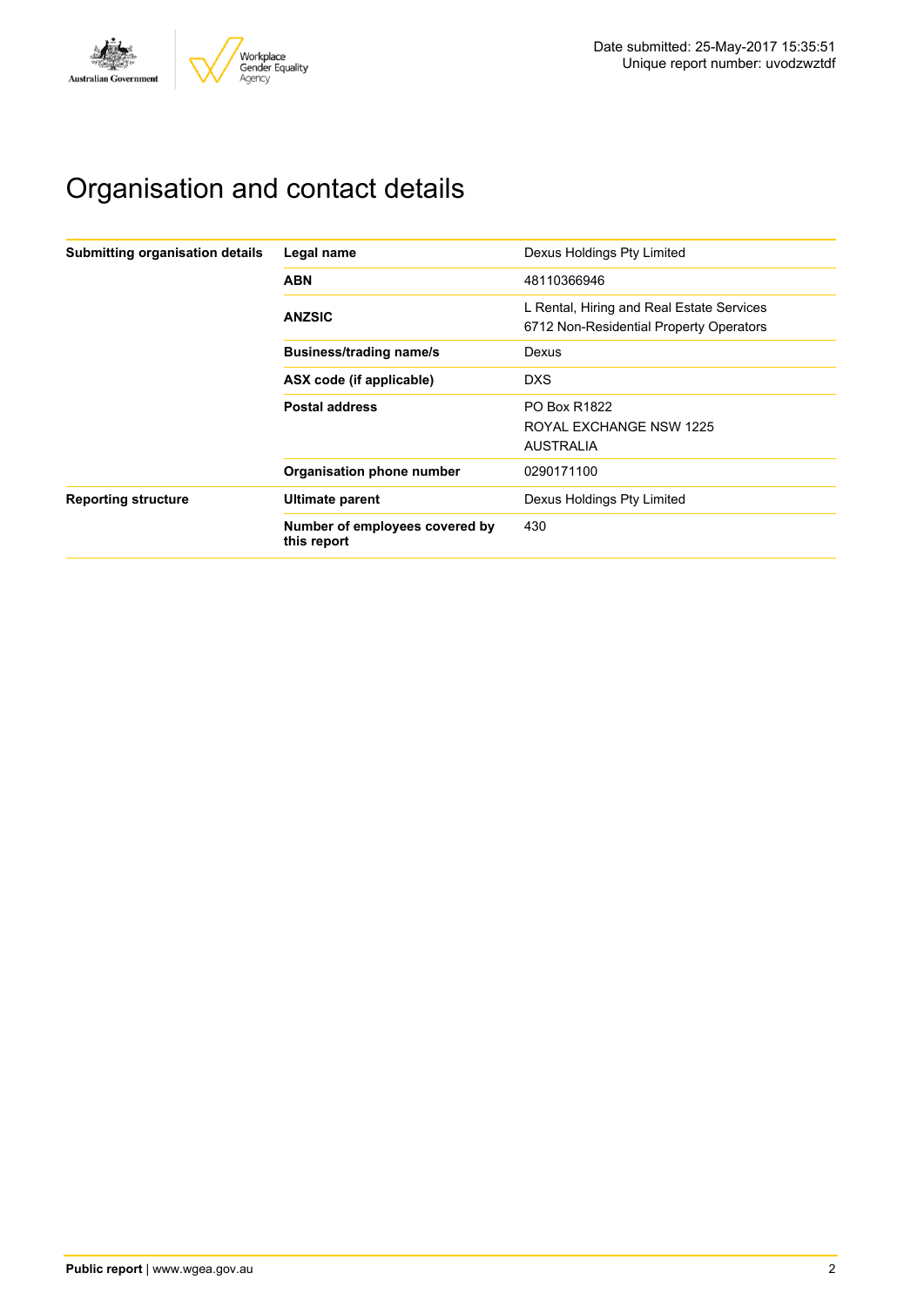

# All organisations covered by this report

| Legal name                      | <b>Business/trading name/s</b> |
|---------------------------------|--------------------------------|
| Dexus Holdings Pty Limited      | Dexus                          |
| Dexus Property Services Pty Ltd |                                |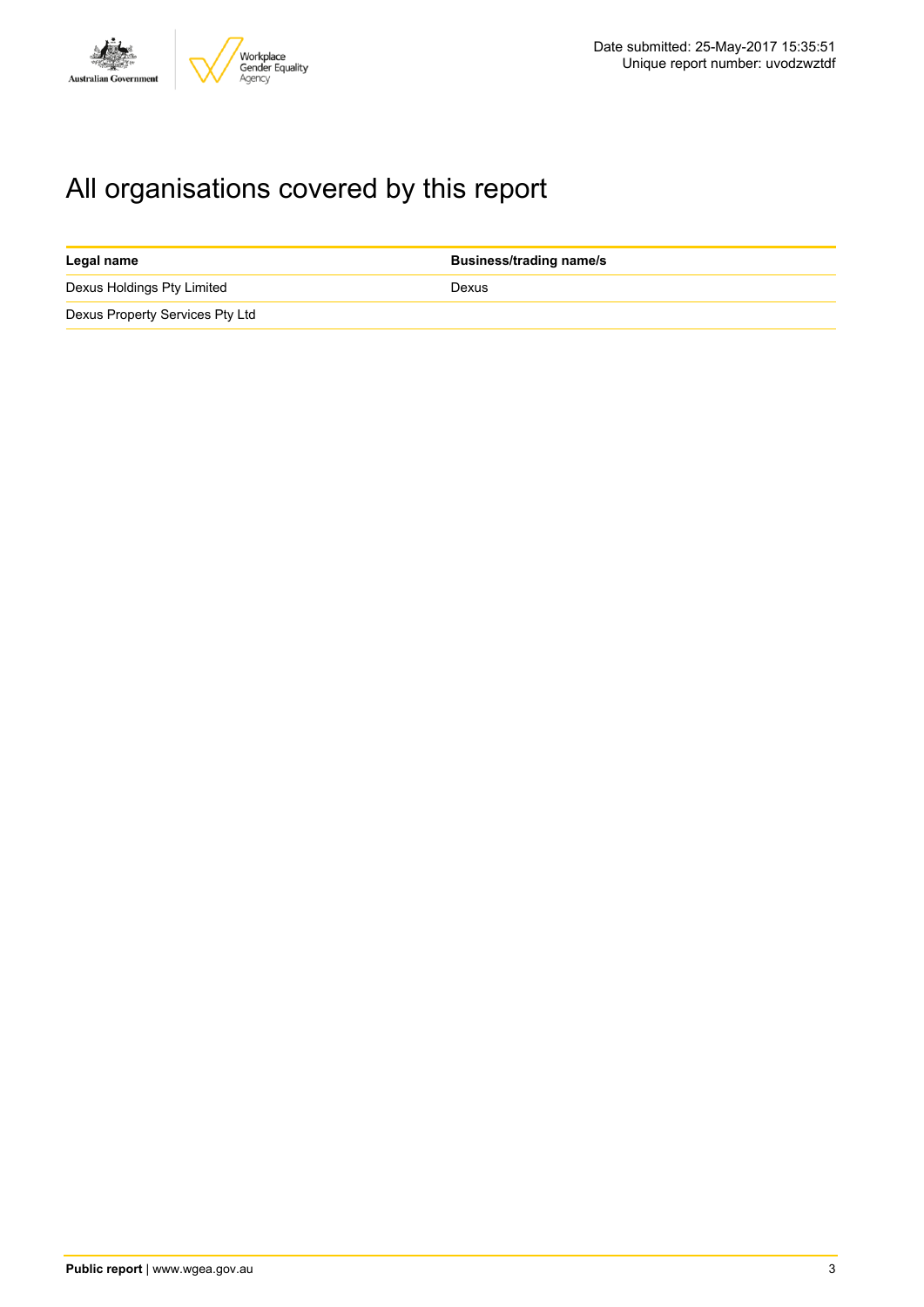

# Workplace profile

# **Manager**

| Manager occupational categories           | Reporting level to CEO | <b>Employment status</b> | No. of employees |                |                 |  |
|-------------------------------------------|------------------------|--------------------------|------------------|----------------|-----------------|--|
|                                           |                        |                          | F.               | M              | Total employees |  |
|                                           |                        | Full-time permanent      | $\mathbf 0$      |                |                 |  |
|                                           | $\mathbf 0$            | Full-time contract       | $\Omega$         | $\mathbf 0$    | $\mathbf{0}$    |  |
| <b>ICEO/Head of Business in Australia</b> |                        | Part-time permanent      | 0                | $\Omega$       | $\Omega$        |  |
|                                           |                        | Part-time contract       | $\mathbf 0$      | $\mathbf{0}$   | $\mathbf{0}$    |  |
|                                           |                        | Casual                   | $\Omega$         | $\mathbf 0$    | $\mathbf{0}$    |  |
|                                           |                        | Full-time permanent      | 2                | 2              | $\overline{4}$  |  |
|                                           |                        | Full-time contract       | $\Omega$         | $\mathbf 0$    | $\mathbf{0}$    |  |
| Key management personnel                  | $-1$                   | Part-time permanent      | 0                | $\mathbf 0$    | $\mathbf{0}$    |  |
|                                           |                        | Part-time contract       | 0                | $\mathbf{0}$   | $\Omega$        |  |
|                                           |                        | Casual                   | $\mathbf 0$      | $\mathbf 0$    | $\mathbf{0}$    |  |
|                                           |                        | Full-time permanent      | 0                | $\overline{4}$ | $\overline{4}$  |  |
|                                           | $-1$                   | Full-time contract       | 0                | $\mathbf 0$    | $\Omega$        |  |
|                                           |                        | Part-time permanent      | $\Omega$         | $\mathbf 0$    | $\mathbf{0}$    |  |
|                                           |                        | Part-time contract       | 0                | $\mathbf 0$    | $\mathbf{0}$    |  |
|                                           |                        | Casual                   | $\Omega$         | $\mathbf{0}$   | $\Omega$        |  |
|                                           | $-2$                   | Full-time permanent      | $\mathbf 1$      | 21             | 22              |  |
|                                           |                        | Full-time contract       | $\Omega$         | 0              | $\mathbf{0}$    |  |
| Other executives/General managers         |                        | Part-time permanent      | 1                | $\Omega$       |                 |  |
|                                           |                        | Part-time contract       | $\Omega$         | $\mathbf 0$    | $\mathbf{0}$    |  |
|                                           |                        | Casual                   | $\Omega$         | $\mathbf 0$    | $\mathbf{0}$    |  |
|                                           |                        | Full-time permanent      | $\mathbf 1$      | $\overline{4}$ | 5               |  |
|                                           |                        | Full-time contract       | $\mathbf 0$      | $\mathbf 0$    | $\mathbf{0}$    |  |
|                                           | $-3$                   | Part-time permanent      | $\Omega$         | $\mathbf 0$    | $\Omega$        |  |
|                                           |                        | Part-time contract       | $\Omega$         | $\mathbf 0$    | $\Omega$        |  |
|                                           |                        | Casual                   | 0                | $\mathbf 0$    | $\mathbf{0}$    |  |
|                                           |                        | Full-time permanent      | -1               | $\Omega$       |                 |  |
|                                           |                        | Full-time contract       | $\Omega$         | $\mathbf 0$    | $\mathbf{0}$    |  |
| Senior Managers                           | $-1$                   | Part-time permanent      | 0                | $\mathbf 0$    | $\mathbf{0}$    |  |
|                                           |                        | Part-time contract       | 0                | $\mathbf 0$    | $\mathbf{0}$    |  |
|                                           |                        | Casual                   | $\mathbf 0$      | $\mathbf 0$    | $\mathbf{0}$    |  |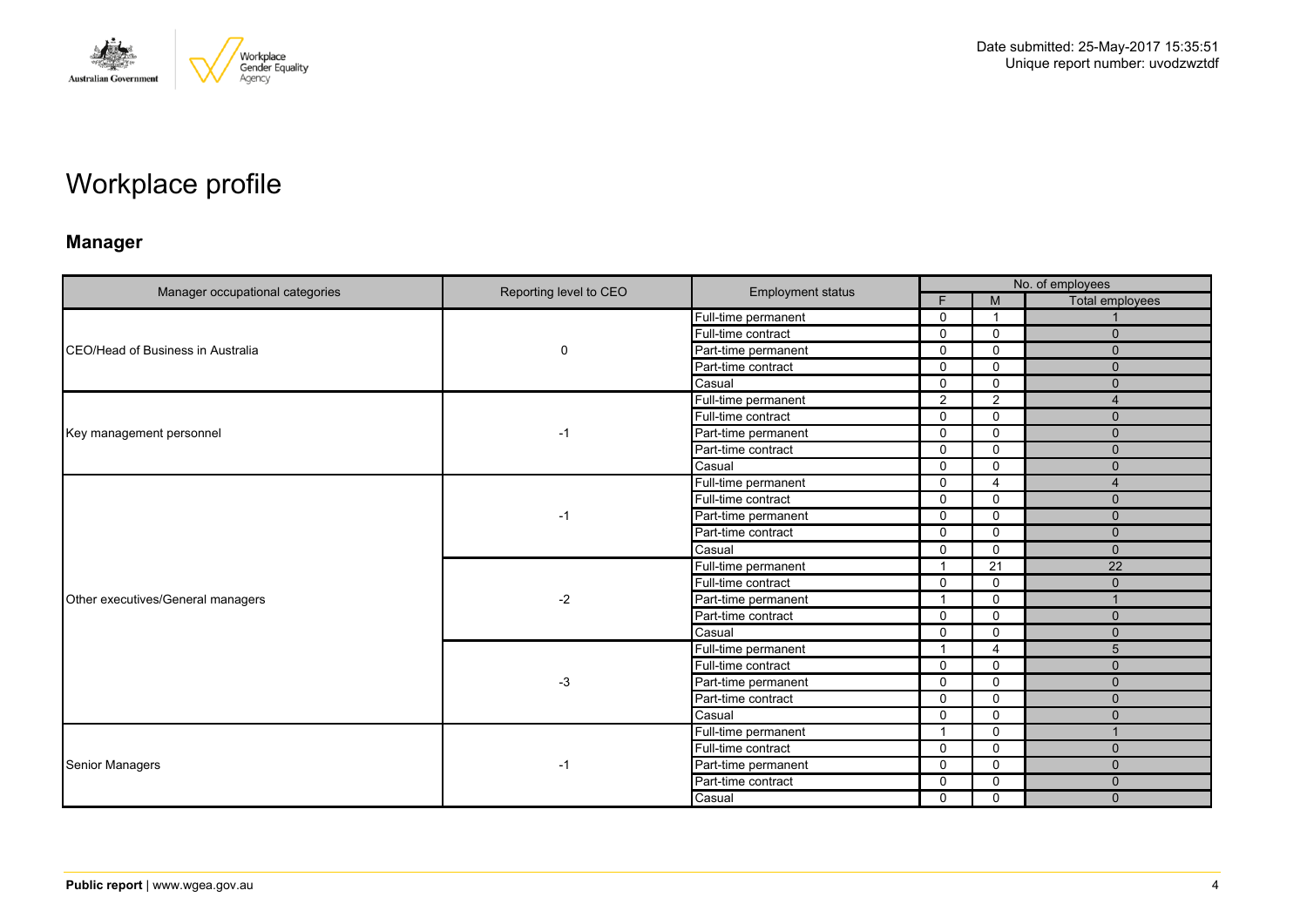

| Manager occupational categories | Reporting level to CEO<br><b>Employment status</b> |                     |                | No. of employees         |                         |  |
|---------------------------------|----------------------------------------------------|---------------------|----------------|--------------------------|-------------------------|--|
|                                 |                                                    |                     | F.             | M                        | <b>Total employees</b>  |  |
|                                 |                                                    | Full-time permanent | 4              | 8                        | 12                      |  |
|                                 |                                                    | Full-time contract  | $\mathbf 0$    | $\mathbf 0$              | $\Omega$                |  |
|                                 | $-2$                                               | Part-time permanent | 1              | $\mathbf 0$              |                         |  |
|                                 |                                                    | Part-time contract  | $\mathbf{0}$   | $\Omega$                 | $\mathbf{0}$            |  |
|                                 |                                                    | Casual              | $\mathbf 0$    | $\mathbf 0$              | $\mathbf 0$             |  |
|                                 |                                                    | Full-time permanent | 18             | 27                       | 45                      |  |
|                                 |                                                    | Full-time contract  | $\mathbf 0$    | $\mathbf 0$              | $\mathbf{0}$            |  |
|                                 | $-3$                                               | Part-time permanent | $\overline{4}$ | $\mathbf 0$              | $\overline{4}$          |  |
|                                 |                                                    | Part-time contract  | $\mathbf{1}$   | $\mathbf 0$              | $\overline{1}$          |  |
|                                 |                                                    | Casual              | $\Omega$       | $\mathbf 0$              | $\mathbf{0}$            |  |
|                                 |                                                    | Full-time permanent | 3              | $\overline{4}$           | $\overline{7}$          |  |
|                                 | $-4$                                               | Full-time contract  | $\Omega$       | $\Omega$                 | $\mathbf{0}$            |  |
|                                 |                                                    | Part-time permanent | $\mathbf 0$    | $\mathbf 0$              | $\Omega$                |  |
|                                 |                                                    | Part-time contract  | $\mathbf 0$    | $\mathbf 0$              | $\mathbf 0$             |  |
|                                 |                                                    | Casual              | $\mathbf 0$    | $\Omega$                 | $\Omega$                |  |
|                                 | $-2$                                               | Full-time permanent | $\mathbf 0$    | $\overline{\mathbf{1}}$  |                         |  |
|                                 |                                                    | Full-time contract  | $\mathbf 0$    | $\mathbf 0$              | $\Omega$                |  |
|                                 |                                                    | Part-time permanent | $\mathbf 0$    | $\mathbf 0$              | $\mathbf{0}$            |  |
|                                 |                                                    | Part-time contract  | $\mathbf 0$    | $\mathbf 0$              | $\mathbf 0$             |  |
|                                 |                                                    | Casual              | $\mathbf 0$    | $\mathbf 0$              | $\mathbf{0}$            |  |
|                                 |                                                    | Full-time permanent | 9              | 9                        | 18                      |  |
|                                 |                                                    | Full-time contract  | $\Omega$       | $\overline{\phantom{0}}$ |                         |  |
| Other managers                  | $-3$                                               | Part-time permanent | -1             | $\Omega$                 |                         |  |
|                                 |                                                    | Part-time contract  | $\mathbf 0$    | $\mathbf 0$              | $\Omega$                |  |
|                                 |                                                    | Casual              | 1              | $\mathbf 0$              | $\overline{\mathbf{A}}$ |  |
|                                 |                                                    | Full-time permanent | 4              | 11                       | 15                      |  |
|                                 |                                                    | Full-time contract  | $\mathbf 0$    | $\mathbf 0$              | $\Omega$                |  |
|                                 | $-4$                                               | Part-time permanent | $\mathbf 0$    | $\mathbf 0$              | $\Omega$                |  |
|                                 |                                                    | Part-time contract  | $\mathbf 0$    | $\mathbf 0$              | $\mathbf{0}$            |  |
|                                 |                                                    | Casual              | $\mathbf 0$    | $\mathbf 0$              | $\mathbf{0}$            |  |
| Grand total: all managers       |                                                    |                     | 52             | 93                       | 145                     |  |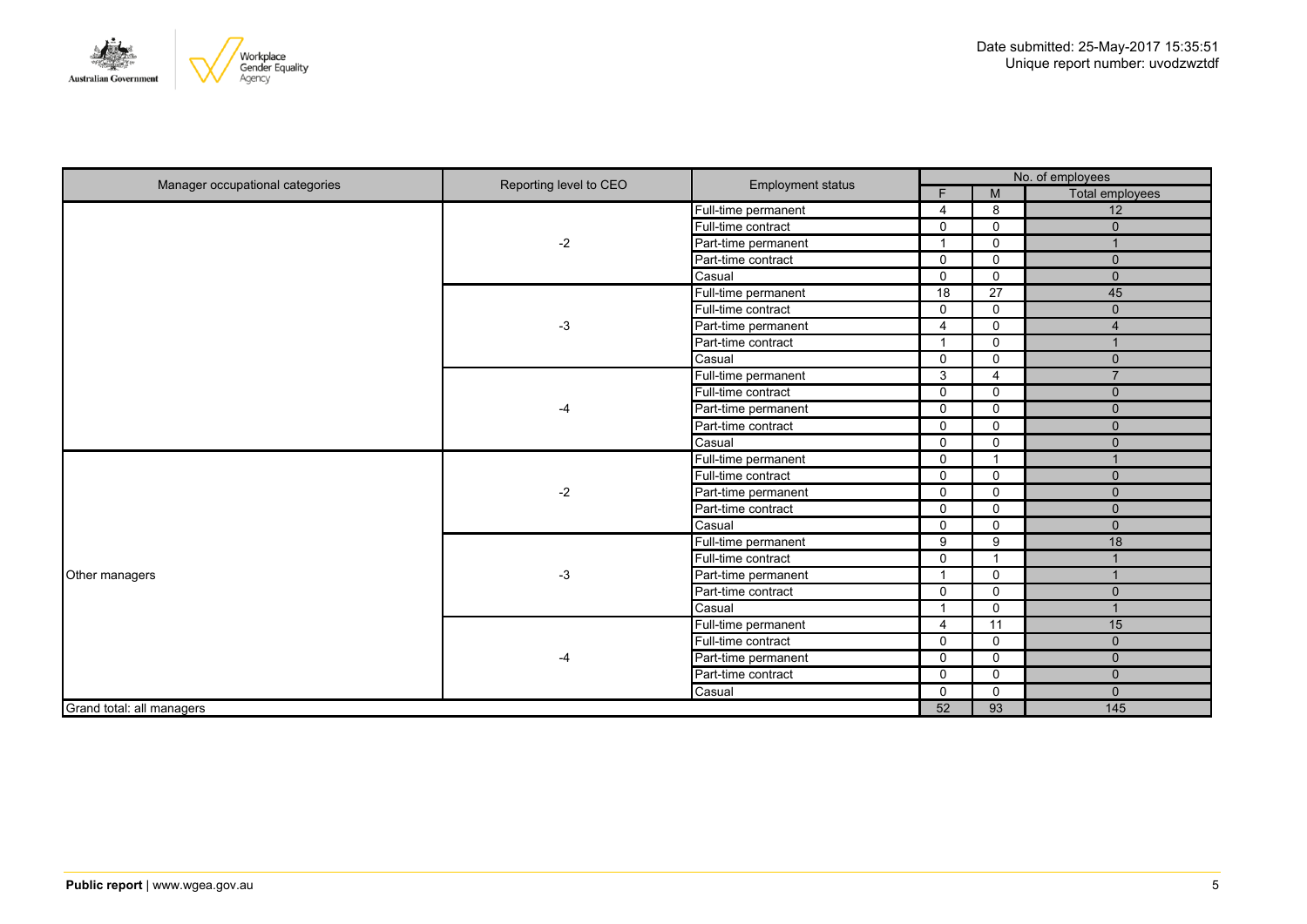

# Workplace profile

### **Non-manager**

| Non-manager occupational categories |                          |                 | No. of employees (excluding graduates and apprentices) No. of graduates (if applicable) No. of apprentices (if applicable) |                |                |              |             |                 |
|-------------------------------------|--------------------------|-----------------|----------------------------------------------------------------------------------------------------------------------------|----------------|----------------|--------------|-------------|-----------------|
|                                     | <b>Employment status</b> | F               | M                                                                                                                          | F              | M              | F.           | M           | Total employees |
|                                     | Full-time permanent      | $\overline{71}$ | 58                                                                                                                         | 0              | 0              | 0            | 0           | 129             |
|                                     | Full-time contract       | 13              | 5                                                                                                                          | $\mathbf 0$    | $\mathbf 0$    | $\Omega$     | $\mathbf 0$ | 18              |
| Professionals                       | Part-time permanent      | 11              | $\Omega$                                                                                                                   | $\mathbf 0$    | 0              | 0            | $\Omega$    | 11              |
|                                     | Part-time contract       | $\overline{c}$  |                                                                                                                            | 0              | 0              | 0            | $\mathbf 0$ | 3               |
|                                     | Casual                   | $\overline{ }$  | 6                                                                                                                          | $\mathbf 0$    | $\mathbf 0$    | $\Omega$     | $\mathbf 0$ | $\overline{7}$  |
|                                     | Full-time permanent      | $\mathbf 0$     | 16                                                                                                                         | $\mathbf 0$    | $\mathbf 0$    | 0            | $\mathbf 0$ | 16              |
|                                     | Full-time contract       | 0               |                                                                                                                            | 0              | 0              | 0            | 0           |                 |
| Technicians and trade               | Part-time permanent      | $\mathbf 0$     | $\mathbf 0$                                                                                                                | $\mathbf 0$    | $\mathbf 0$    | 0            | $\mathbf 0$ | $\Omega$        |
|                                     | Part-time contract       | 0               | $\mathbf 0$                                                                                                                | $\mathbf 0$    | $\mathbf 0$    | 0            | $\mathbf 0$ | $\Omega$        |
|                                     | Casual                   | $\mathbf 0$     |                                                                                                                            | $\mathbf 0$    | 0              | $\Omega$     | $\mathbf 0$ |                 |
|                                     | Full-time permanent      | $\overline{1}$  |                                                                                                                            | $\mathbf 0$    | 0              | 0            | $\mathbf 0$ | 2               |
|                                     | Full-time contract       |                 | $\Omega$                                                                                                                   | $\mathbf 0$    | 0              | 0            | $\mathbf 0$ |                 |
| Community and personal service      | Part-time permanent      | $\overline{ }$  | $\mathbf 0$                                                                                                                | $\mathbf 0$    | $\mathbf 0$    | $\mathbf 0$  | $\mathbf 0$ |                 |
|                                     | Part-time contract       | $\mathbf 0$     | 0                                                                                                                          | 0              | 0              | 0            | 0           | $\Omega$        |
|                                     | Casual                   | $\Omega$        | $\Omega$                                                                                                                   | $\Omega$       | $\Omega$       | $\Omega$     | $\Omega$    | $\Omega$        |
|                                     | Full-time permanent      | 38              | 5                                                                                                                          | $\overline{4}$ | $\overline{4}$ | $\mathbf 0$  | $\mathbf 0$ | 51              |
|                                     | Full-time contract       | 4               | $\mathbf{0}$                                                                                                               | $\mathbf 0$    | $\Omega$       | $\mathbf{0}$ | $\mathbf 0$ | $\overline{4}$  |
| Clerical and administrative         | Part-time permanent      | 14              | $\Omega$                                                                                                                   | $\Omega$       | $\Omega$       | $\Omega$     | $\Omega$    | 14              |
|                                     | Part-time contract       | $\overline{1}$  | $\mathbf 0$                                                                                                                | 0              | 0              | $\mathbf 0$  | 0           |                 |
|                                     | Casual                   | 10              |                                                                                                                            | $\mathbf 0$    | $\mathbf 0$    | $\mathbf 0$  | $\mathbf 0$ | 11              |
|                                     | Full-time permanent      | 9               | 2                                                                                                                          | $\mathbf 0$    | 0              | $\mathbf{0}$ | $\Omega$    | 11              |
|                                     | Full-time contract       | -1              | $\mathbf{0}$                                                                                                               | $\mathbf 0$    | 0              | 0            | $\mathbf 0$ |                 |
| Sales                               | Part-time permanent      | $\overline{2}$  | $\mathbf 0$                                                                                                                | $\mathbf 0$    | $\mathbf 0$    | $\mathbf 0$  | $\mathbf 0$ | 2               |
|                                     | Part-time contract       | $\mathbf 0$     | $\mathbf{0}$                                                                                                               | $\mathbf 0$    | 0              | $\mathbf{0}$ | $\mathbf 0$ | $\Omega$        |
|                                     | Casual                   | $\mathbf 0$     | $\mathbf{0}$                                                                                                               | $\mathbf 0$    | $\mathbf{0}$   | $\Omega$     | $\mathbf 0$ | $\Omega$        |
|                                     | Full-time permanent      | $\mathbf 0$     | $\mathbf 0$                                                                                                                | $\mathbf 0$    | $\mathbf 0$    | $\mathbf 0$  | $\mathbf 0$ | $\mathbf{0}$    |
|                                     | Full-time contract       | $\mathbf 0$     | $\mathbf{0}$                                                                                                               | $\mathbf 0$    | 0              | $\Omega$     | $\mathbf 0$ | $\Omega$        |
| Machinery operators and drivers     | Part-time permanent      | $\mathbf 0$     | $\mathbf{0}$                                                                                                               | $\mathbf{0}$   | $\Omega$       | $\Omega$     | $\Omega$    | $\Omega$        |
|                                     | Part-time contract       | $\mathbf 0$     | $\mathbf{0}$                                                                                                               | $\mathbf 0$    | $\mathbf 0$    | 0            | $\mathbf 0$ | $\mathbf{0}$    |
|                                     | Casual                   | $\mathbf 0$     | $\mathbf 0$                                                                                                                | $\Omega$       | $\mathbf{0}$   | $\Omega$     | $\mathbf 0$ | $\Omega$        |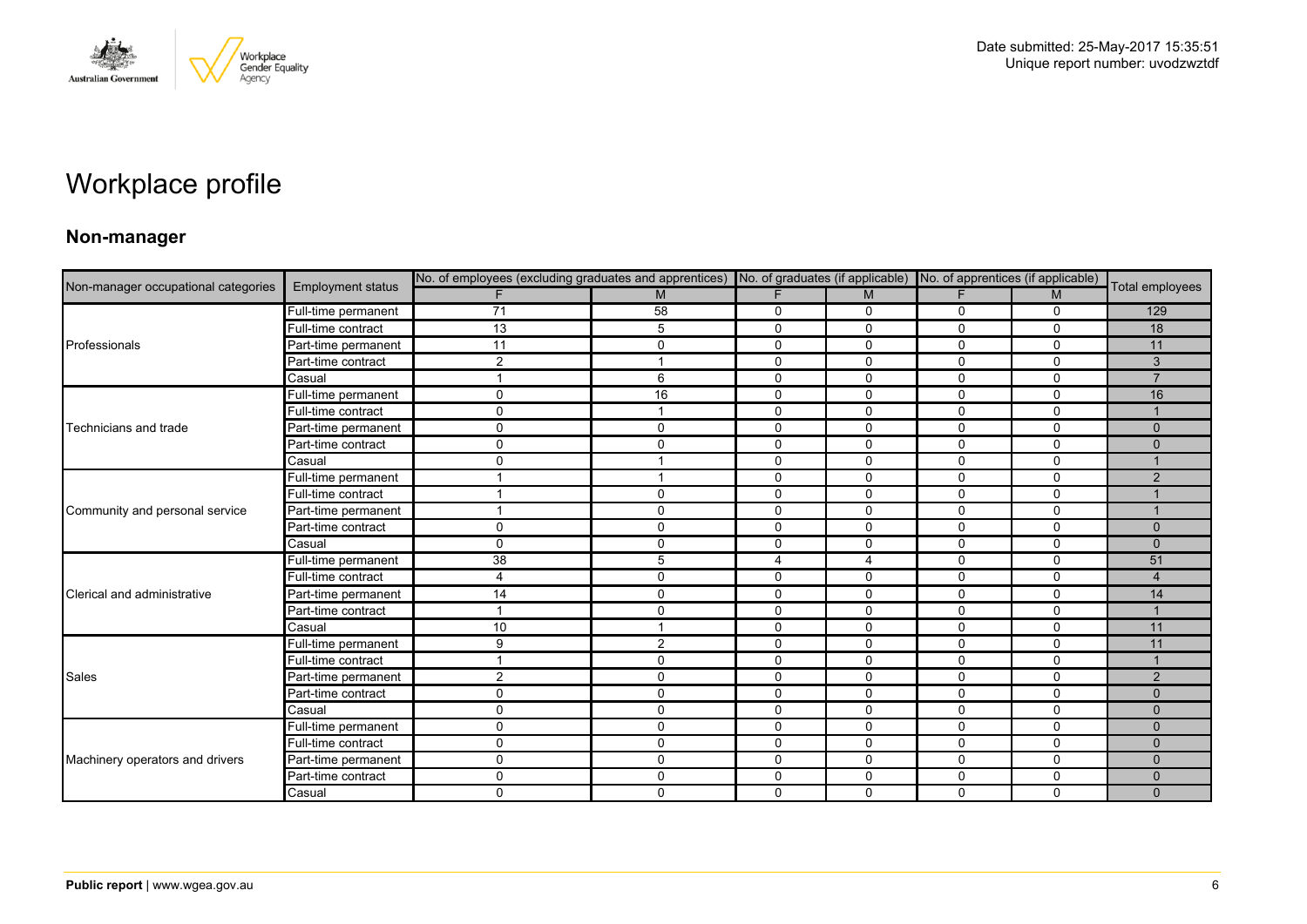

|                                     |                          | No. of employees (excluding graduates and apprentices) No. of graduates (if applicable) No. of apprentices (if applicable) Total employees |    |  |  |  |  |     |
|-------------------------------------|--------------------------|--------------------------------------------------------------------------------------------------------------------------------------------|----|--|--|--|--|-----|
| Non-manager occupational categories | <b>Employment status</b> |                                                                                                                                            |    |  |  |  |  |     |
|                                     | Full-time permanent      |                                                                                                                                            |    |  |  |  |  |     |
|                                     | Full-time contract       |                                                                                                                                            |    |  |  |  |  |     |
| Labourers                           | Part-time permanent      |                                                                                                                                            |    |  |  |  |  |     |
| Part-time contract<br>Casual        |                          |                                                                                                                                            |    |  |  |  |  |     |
|                                     |                          |                                                                                                                                            |    |  |  |  |  |     |
|                                     | Full-time permanent      |                                                                                                                                            |    |  |  |  |  |     |
|                                     | Full-time contract       |                                                                                                                                            |    |  |  |  |  |     |
| <b>Others</b>                       | Part-time permanent      |                                                                                                                                            |    |  |  |  |  |     |
|                                     | Part-time contract       |                                                                                                                                            |    |  |  |  |  |     |
|                                     | Casual                   |                                                                                                                                            |    |  |  |  |  |     |
| Grand total: all non-managers       |                          | 180                                                                                                                                        | 97 |  |  |  |  | 285 |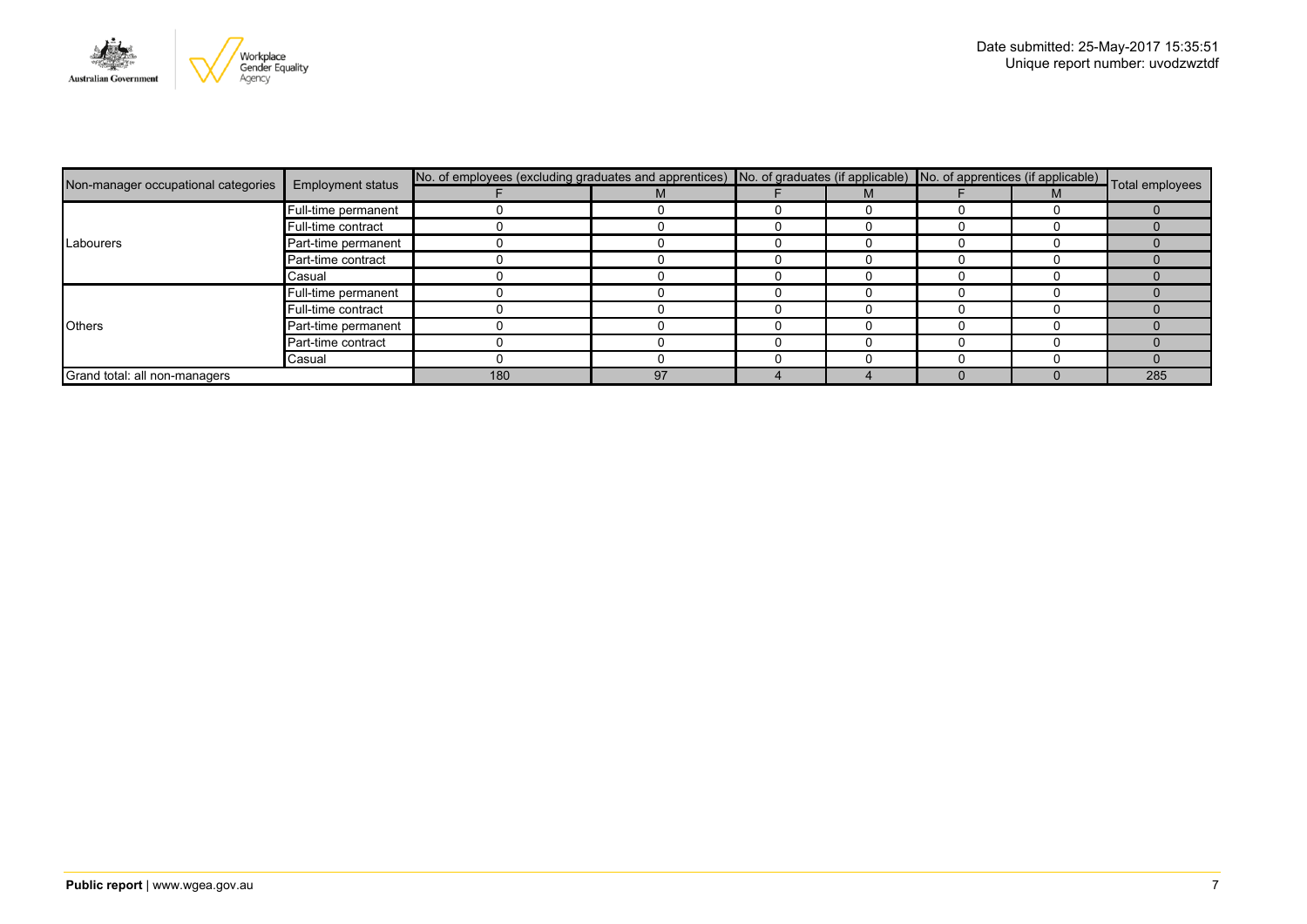

# Reporting questionnaire

# **Gender equality indicator 1: Gender composition of workforce**

This indicator seeks information about the gender composition of relevant employers in a standardised format, to enable the aggregation of data across and within industries. The aggregated data in your workplace profile assists relevant employers in understanding the characteristics of their workforce, including in relation to occupational segregation, the position of women and men in management within their industry or sector, and patterns of potentially insecure employment.

#### **NB. IMPORTANT:**

**• References to the Act means the Workplace Gender Equality Act 2012.**

• A formal 'policy' and/or 'formal strategy' in this questionnaire refers to formal policies and/or strategies that are **either standalone or contained within another formal policy/formal strategy.**

• Data provided in this reporting questionnaire covers the TOTAL reporting period from 1 April 2016 to 31 March 2017. (This differs from the workplace profile data which is taken at a point-in-time during the reporting period).

- **• Answers need to reflect ALL organisations covered in this report.**
- . If you select "NO, Insufficient resources/expertise" to any option, this may cover human or financial resources.
- **1. Do you have formal policies and/or formal strategies in place that SPECIFICALLY SUPPORT GENDER EQUALITY relating to the following?**

#### **1.1 Recruitment**

- $\boxtimes$  Yes (select all applicable answers)
	- $\boxtimes$  Policy
	- $\boxtimes$  Strategy
- No (you may specify why no formal policy or formal strategy is in place)
	- $\Box$  Currently under development, please enter date this is due to be completed
		- $\overline{\Box}$  Insufficient resources/expertise
		- $\Box$  Not a priority

#### **1.2 Retention**

- $\boxtimes$  Yes (select all applicable answers)
	- $\boxtimes$  Policy
	- $\boxtimes$  Strategy
- No (you may specify why no formal policy or formal strategy is in place)
	- $\Box$  Currently under development, please enter date this is due to be completed
		- Insufficient resources/expertise
		- Not a priority

#### **1.3 Performance management processes**

- $\boxtimes$  Yes (select all applicable answers)
	- $\mathbb{\dot{Z}}$  Policy
	- $\boxtimes$  Strategy
- $\Box$  No (you may specify why no formal policy or formal strategy is in place)
	- $\Box$  Currently under development, please enter date this is due to be completed
	- $\Box$  Insufficient resources/expertise
	- $\Box$  Not a priority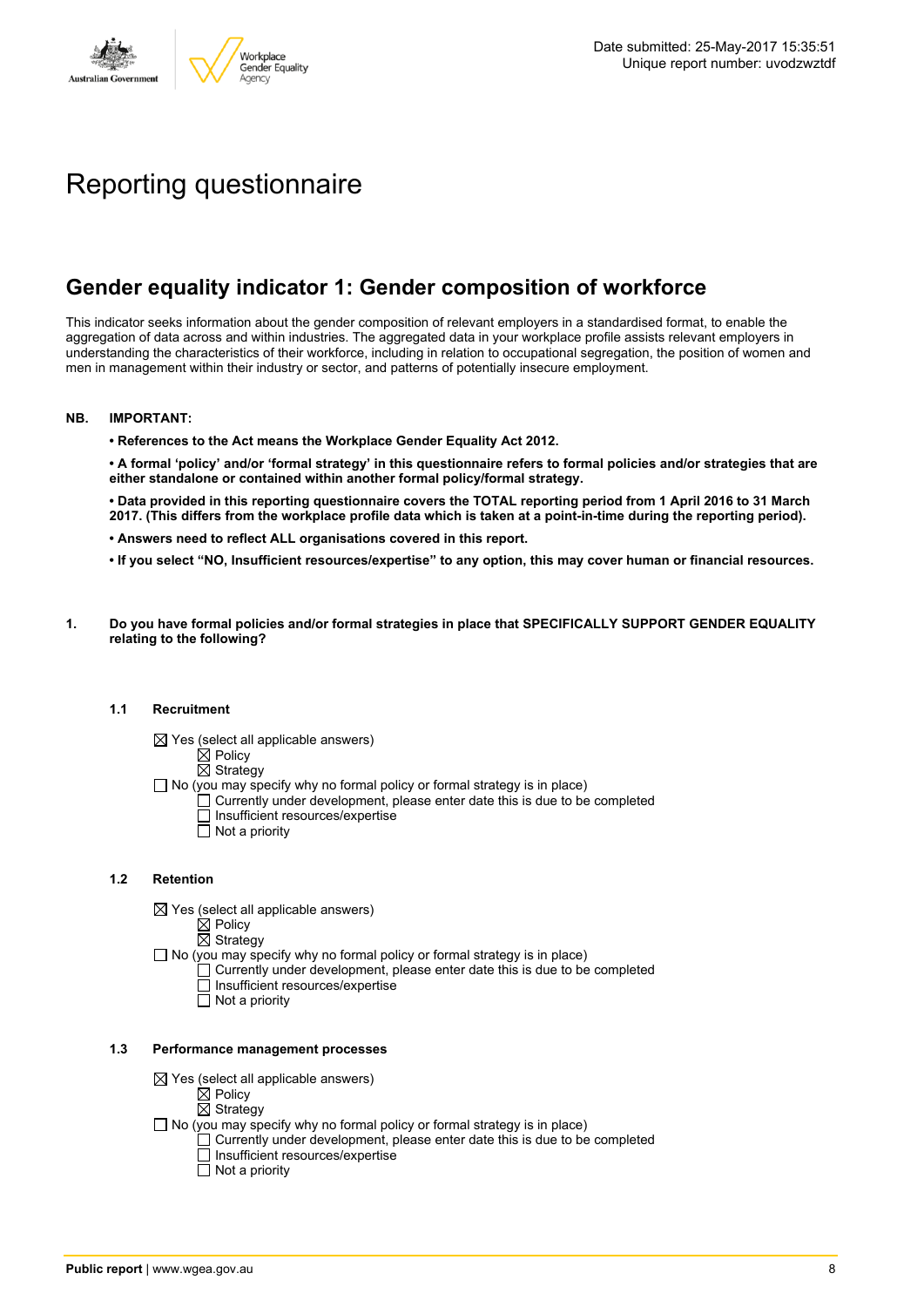



#### **1.4 Promotions**

 $\boxtimes$  Yes (select all applicable answers)

 $\boxtimes$  Policy

 $\overline{\boxtimes}$  Strategy

 $\Box$  No (you may specify why no formal policy or formal strategy is in place)

- $\Box$  Currently under development, please enter date this is due to be completed □ Insufficient resources/expertise
	- $\overline{\Box}$  Not a priority

#### **1.5 Talent identification/identification of high potentials**

- $\boxtimes$  Yes (select all applicable answers)
	- Policy
	- $\overline{\boxtimes}$  Strategy
- $\Box$  No (you may specify why no formal policy or formal strategy is in place)
	- Currently under development, please enter date this is due to be completed Insufficient resources/expertise
		- $\overline{\Box}$  Not a priority

#### **1.6 Succession planning**

- $\boxtimes$  Yes (select all applicable answers)
	- $\Box$  Policy
	- $\overline{\boxtimes}$  Strategy

 $\Box$  No (you may specify why no formal policy or formal strategy is in place)

- $\Box$  Currently under development, please enter date this is due to be completed Insufficient resources/expertise
- Not a priority

#### **1.7 Training and development**

- $\boxtimes$  Yes (select all applicable answers)
	- $\overleftrightarrow{\boxtimes}$  Policy
		- $\boxtimes$  Strategy

 $\Box$  No (you may specify why no formal policy or formal strategy is in place)

- Currently under development, please enter date this is due to be completed Insufficient resources/expertise
	- $\Box$  Not a priority

#### **1.8 Key performance indicators for managers relating to gender equality**

- $\boxtimes$  Yes (select all applicable answers)
	- □ Policy
	- $\boxtimes$  Strategy

 $\Box$  No (you may specify why no formal policy or formal strategy is in place)

- $\Box$  Currently under development, please enter date this is due to be completed Insufficient resources/expertise
	- Not a priority

#### **1.9 Gender equality overall**

- $\boxtimes$  Yes (select all applicable answers)
	- $\mathbb{\dot{A}}$  Policy
	- $\boxtimes$  Strategy
- $\Box$  No (you may specify why no formal policy or formal strategy is in place)
	- $\Box$  Currently under development, please enter date this is due to be completed □ Insufficient resources/expertise
		- $\Box$  Not a priority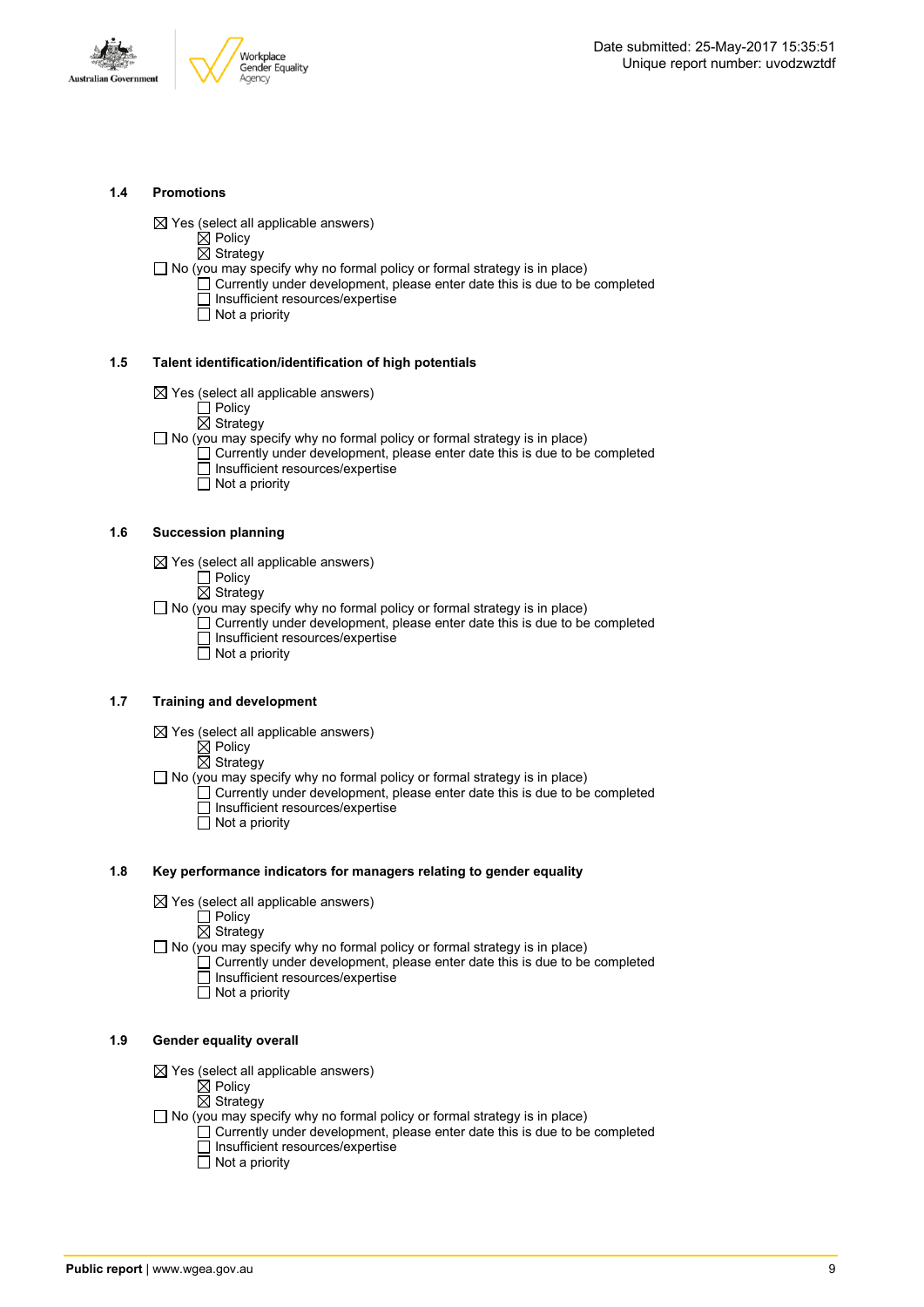

**1.10 How many new appointments were made to manager and non-manager roles during the reporting period (based on WGEA-defined managers/non-managers)? IMPORTANT: this should incorporate appointments from both external and internal sources (including all promotions).**

|                                                                         | Female | Male          |
|-------------------------------------------------------------------------|--------|---------------|
| Number of appointments made to MANAGER roles (including promotions)     | 36     |               |
| Number of appointments made to NON-MANAGER roles (including promotions) | 56     | <sup>40</sup> |

**1.11 How many employees were promoted during the reporting period against each category below? IMPORTANT: Because promotions are included in the number of appointments in Q1.10, the number of promotions should never exceed appointments.**

|                                         | Managers |      | Non-managers |      |
|-----------------------------------------|----------|------|--------------|------|
|                                         | Female   | Male | Female       | Male |
| Permanent/ongoing full-time employees   | 16       | 14   | 14           | 5    |
| Permanent/ongoing part-time employees   |          | 0    |              | 0    |
| Fixed-term contract full-time employees | C        |      |              | 0    |
| Fixed-term contract part-time employees | C        | 0    | 0            | 0    |
| Casual employees                        | C        | 0    | 0            | 0    |

#### **1.12 How many employees resigned during the reporting period against each category below?**

|                                         |        | Managers |        | Non-managers |
|-----------------------------------------|--------|----------|--------|--------------|
|                                         | Female | Male     | Female | Male         |
| Permanent/ongoing full-time employees   | 12     | 12       | 12     | 3            |
| Permanent/ongoing part-time employees   |        | 0        | 4      | 0            |
| Fixed-term contract full-time employees | υ      | 2        | 2      | 3            |
| Fixed-term contract part-time employees | 0      | 0        |        | 0            |
| Casual employees                        | 0      | 0        | 3      |              |

**1.13 If your organisation would like to provide additional information relating to gender equality indicator 1, please do so below.**

# **Gender equality indicator 2: Gender composition of governing bodies**

Gender composition of governing bodies is an indicator of gender equality at the highest level of organisational leadership and decision-making. This gender equality indicator seeks information on the representation of women and men on governing bodies. The term "governing body" in relation to a relevant employer is broad and depends on the nature of your organisation. It can mean the board of directors, trustees, committee of management, council or other governing authority of the employer.

- 2. The organisation(s) you are reporting on will have a governing body. In the Act, governing body is defined as "the board of directors, trustees, committee of management, council or other governing authority of the employer". This question relates to the highest governing body for your Australian entity, even if it is located overseas.
	- **2.1 Please answer the following questions relating to each governing body covered in this report. Note: If this report covers more than one organisation, the questions below will be repeated for each organisation before proceeding to question 2.2.**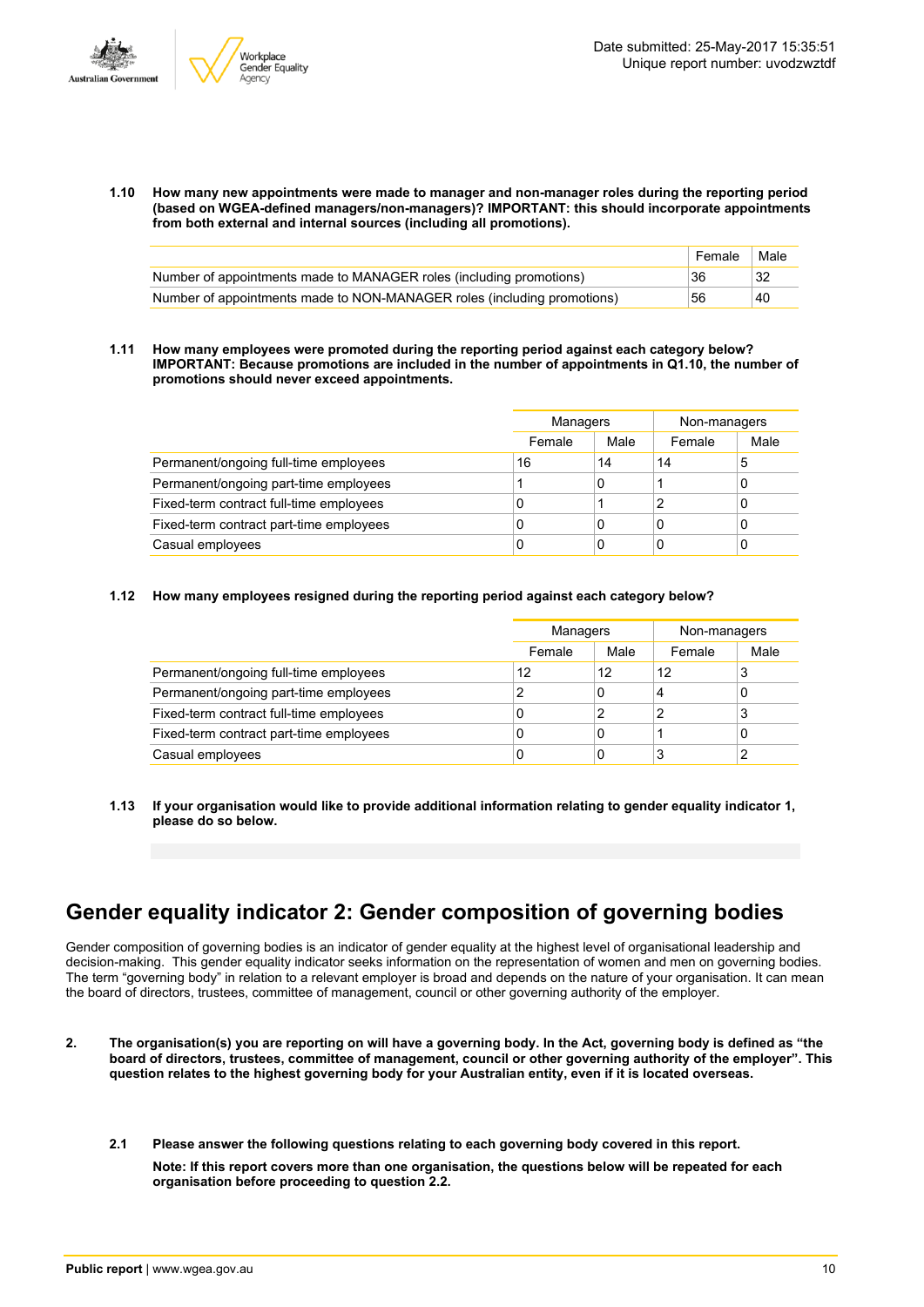

#### If your organisation's governing body is the same as your parent entity's, you will need to add your **organisation's name BUT the numerical details of your parent entity's governing body.**

#### **2.1a.1 Organisation name?**

Dexus Holdings Pty Ltd

#### **2.1b.1 How many Chairs on this governing body?**

|        | не |  |
|--------|----|--|
| . בווז |    |  |

#### **2.1c.1 How many other members are on this governing body (excluding the Chair/s)?**

#### **2.1d.1 Has a target been set to increase the representation of women on this governing body?**

| $\boxtimes$ Yes                                                                          |
|------------------------------------------------------------------------------------------|
| $\Box$ No (you may specify why a target has not been set)                                |
| □ Governing body/board has gender balance (e.g. 40% women/40% men/20% either)            |
| $\Box$ Currently under development, please enter date this is due to be completed        |
| $\Box$ Insufficient resources/expertise                                                  |
| $\Box$ Do not have control over governing body/board appointments (provide details why): |
| $\Box$ Not a priority                                                                    |
| $\Box$ Other (provide details):                                                          |
|                                                                                          |

#### **2.1e.1 What is the percentage (%) target?**

33

#### **2.1f.1 What year is the target to be reached?**

2015

#### **2.1g.1 Are you reporting on any other organisations in this report?**

Yes No

#### **2.1a.2 Organisation name?**

Dexus Property Services Pty Ltd

#### **2.1b.2 How many Chairs on this governing body?**

| <sup>ء</sup> ۔ ۔ ۔ ۔<br>. | Male |
|---------------------------|------|
|                           |      |

#### **2.1c.2 How many other members are on this governing body (excluding the Chair/s)?**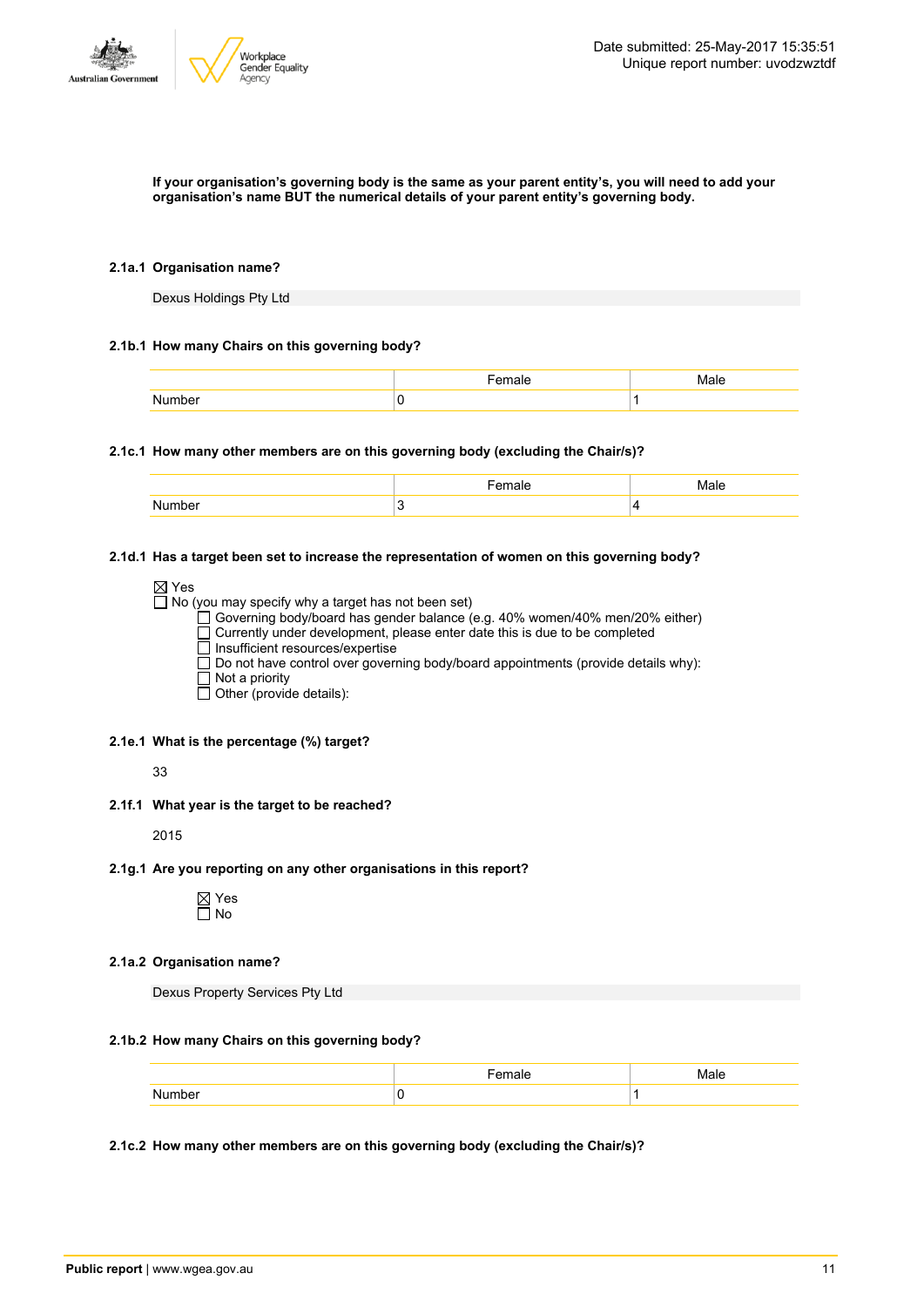

|  | $\sqrt{2}$<br> |
|--|----------------|
|  |                |

#### **2.1d.2 Has a target been set to increase the representation of women on this governing body?**

|--|--|

 $\overline{\boxtimes}$  No (you may specify why a target has not been set)

- $\boxtimes$  Governing body/board has gender balance (e.g. 40% women/40% men/20% either)
- $\Box$  Currently under development, please enter date this is due to be completed
- Insufficient resources/expertise
- Do not have control over governing body/board appointments (provide details why):
- $\Box$  Not a priority
- $\Box$  Other (provide details):
- **2.1g.2 Are you reporting on any other organisations in this report?**
	- Yes  $\overline{\boxtimes}$  No
- 2.2 Do you have a formal selection policy and/or formal selection strategy for governing body members for ALL **organisations covered in this report?**
	- $\boxtimes$  Yes (select all applicable answers)
		- $\overline{\boxtimes}$  Policy
		- $\overline{\boxtimes}$  Strategy
	- $\Box$  No (you may specify why no formal selection policy or formal selection strategy is in place)  $\Box$  In place for some governing bodies
		- $\Box$  Currently under development, please enter date this is due to be completed
		- □ Insufficient resources/expertise
		- $\Box$  Do not have control over governing body appointments (provide details why)
		- $\overline{\Box}$  Not a priority
		- $\Box$  Other (provide details):
- **2.3 Does your organisation operate as a partnership structure (i.e. select NO if your organisation is an "incorporated" entity - Pty Ltd, Ltd or Inc; or an "unincorporated" entity)?**

Yes ⊠ No

**2.5 If your organisation would like to provide additional information relating to gender equality indicator 2, please do so below.**

### **Gender equality indicator 3: Equal remuneration between women and men**

Equal remuneration between women and men is a key component of improving women's economic security and progressing gender equality.

**3. Do you have a formal policy and/or formal strategy on remuneration generally?**

```
\boxtimes Yes (select all applicable answers)
         \overleftrightarrow{\boxtimes} Policy
         \boxtimes Strategy
\Box No (you may specify why no formal policy or formal strategy is in place)
         \Box Currently under development, please enter date this is due to be completed
         \Box Insufficient resources/expertise
```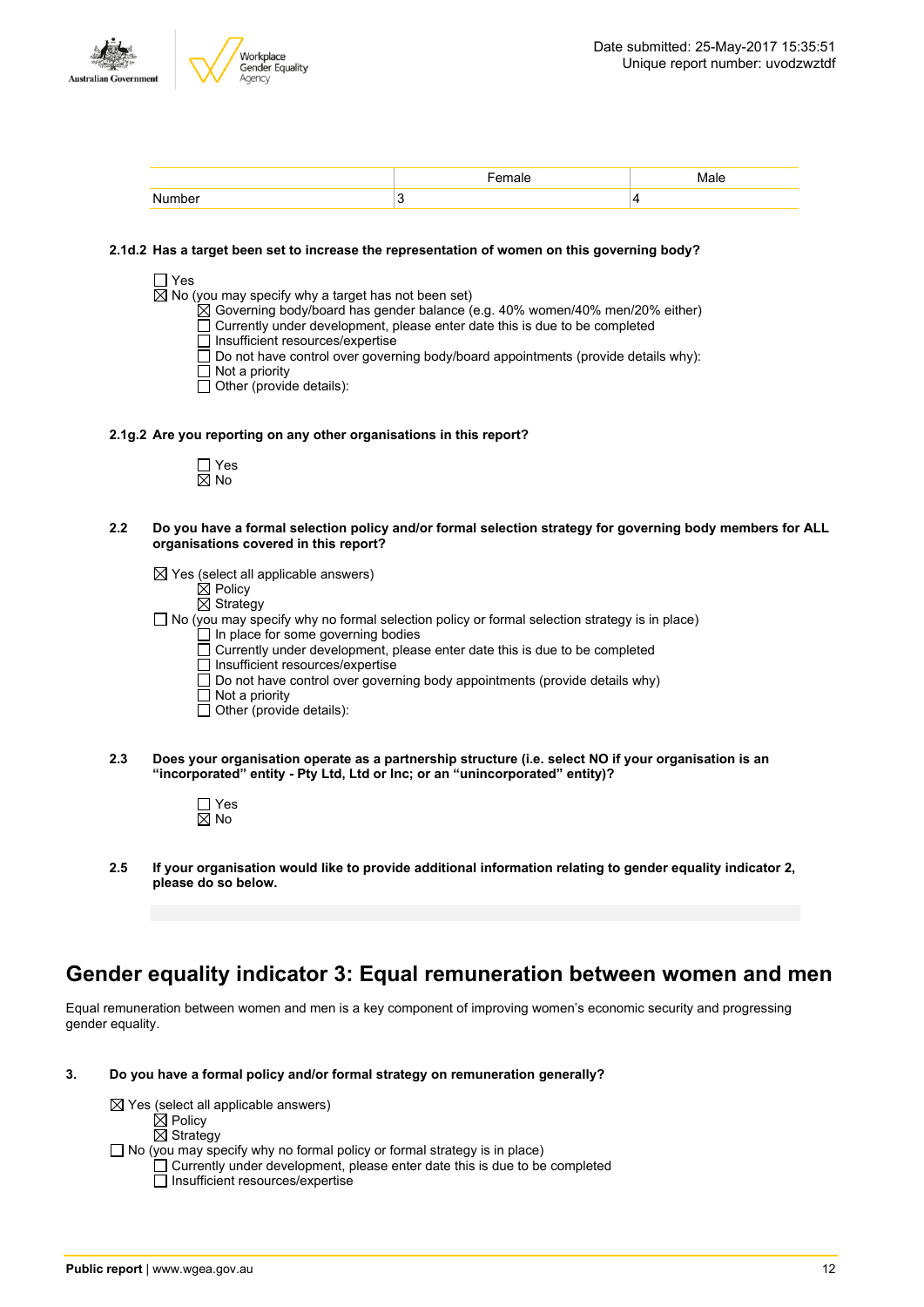



- □ Salaries set by awards/industrial or workplace agreements
- Non-award employees paid market rate
- $\overline{\Box}$  Not a priority
- $\Box$  Other (provide details):

#### **3.1 Are specific gender pay equity objectives included in your formal policy and/or formal strategy?**

 $\boxtimes$  Yes (provide details in question 3.2 below)

 $\square$  No (you may specify why pay equity objectives are not included in your formal policy or formal strategy)

- $\Box$  Currently under development, please enter date this is due to be completed
- $\Box$  Salaries set by awards/industrial or workplace agreements
- □ Insufficient resources/expertise
- $\Box$  Non-award employees paid market rate
- Not a priority
- $\Box$  Other (provide details):

#### 3.2 Does your formal policy and/or formal strategy include any of the following gender pay equity objectives **(select all applicable answers)?**

 $\boxtimes$  To achieve gender pay equity

 $\boxtimes$  To ensure no gender bias occurs at any point in the remuneration review process (for example at

commencement, at annual salary reviews, out-of-cycle pay reviews, and performance pay reviews)

- $\boxtimes$  To be transparent about pay scales and/or salary bands
- $\overline{\boxtimes}$  To ensure managers are held accountable for pay equity outcomes
- $\boxtimes$  To implement and/or maintain a transparent and rigorous performance assessment process
- $\Box$  Other (provide details):

#### 4. Have you analysed your payroll to determine if there are any remuneration gaps between women and men (i.e. **conducted a gender pay gap analysis)?**

 $\boxtimes$  Yes - the most recent gender remuneration gap analysis was undertaken:

- $\boxtimes$  Within last 12 months
- $\Box$  Within last 1-2 years
- $\Box$  More than 2 years ago but less than 4 years ago

 $\Box$  Other (provide details):

 $\Box$  No (you may specify why you have not analysed your payroll for gender remuneration gaps)

 $\Box$  Currently under development, please enter date this is due to be completed

 $\overline{\Box}$  Insufficient resources/expertise

Salaries for ALL employees (including managers) are set by awards or industrial agreements AND there is no room for discretion in pay changes (for example because pay increases occur only when there is a change in tenure or qualifications)

Salaries for SOME or ALL employees (including managers) are set by awards or industrial agreements and there IS room for discretion in pay changes (because pay increases can occur with some discretion such as performance assessments)

- Non-award employees paid market rate
- $\overline{\Box}$  Not a priority
- $\Box$  Other (provide details):

#### 4.01 You may provide details below on the type of gender remuneration gap analysis that has been undertaken **(for example like-for-like and/or organisation-wide).**

We have compared pay equity analysis by like for like role, by remuneration band, by divisional head, by site/location and overall. This has been externally validated

#### **4.1 Did you take any actions as a result of your gender remuneration gap analysis?**

 $\boxtimes$  Yes – indicate what actions were taken (select all applicable answers)

- $\boxtimes$  Created a pay equity strategy or action plan
- $\boxtimes$  Identified cause/s of the gaps
- $\overline{\boxtimes}$  Reviewed remuneration decision-making processes
- $\overline{\boxtimes}$  Analysed commencement salaries by gender to ensure there are no pay gaps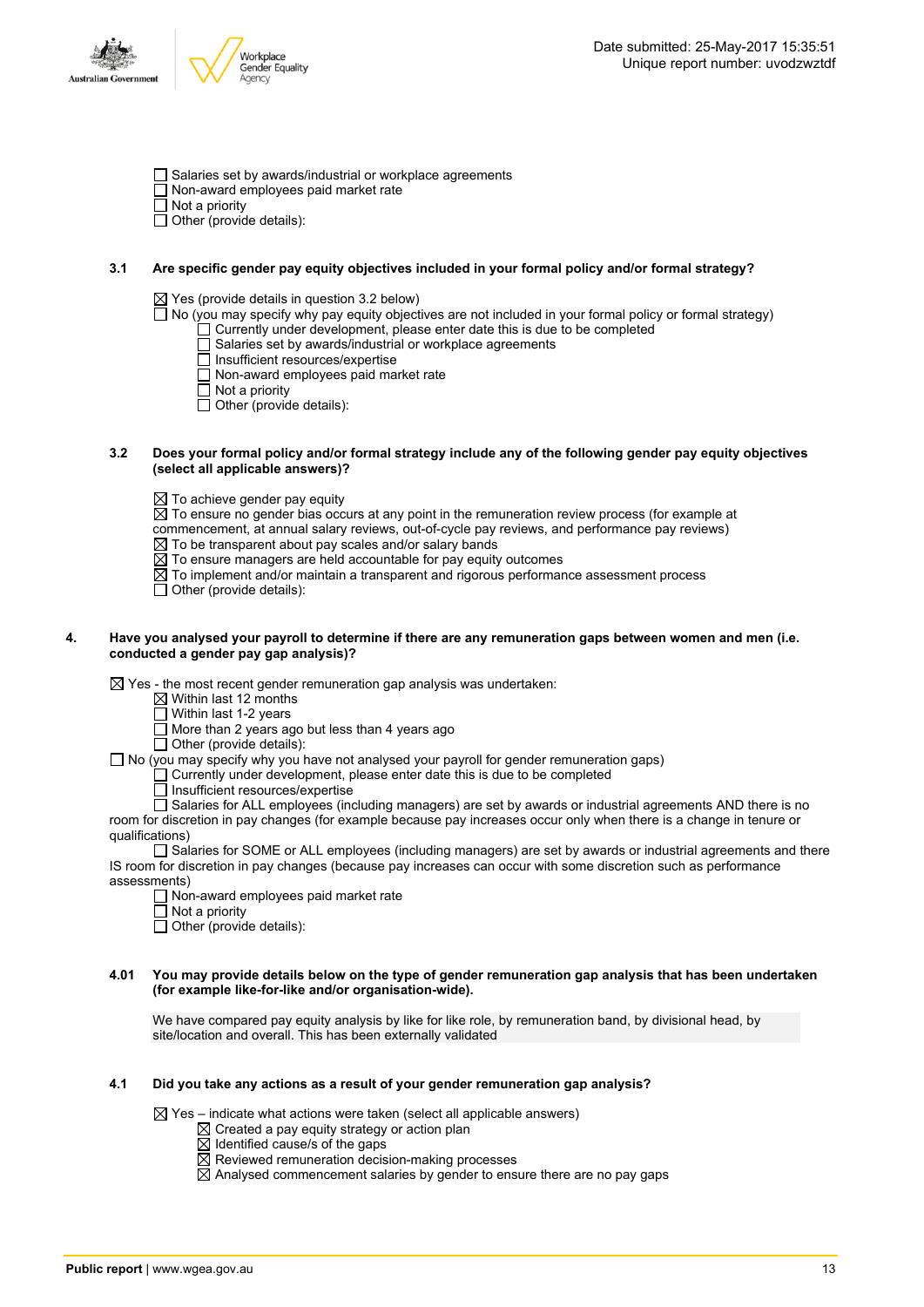

- Not a priority
- Other (provide details):
- **4.2 If your organisation would like to provide additional information relating to gender equality indicator 3, please do so below:**

# **Gender equality indicator 4: Flexible working and support for employees with family and caring responsibilities**

This indicator will enable the collection and use of information from relevant employers about the availability and utility of employment terms, conditions and practices relating to flexible working arrangements for employees and to working arrangements supporting employees with family or caring responsibilities. One aim of this indicator is to improve the capacity of women and men to combine paid work and family or caring responsibilities through such arrangements. The achievement of this goal is fundamental to gender equality and to maximising Australia's skilled workforce.

#### 5. A "PRIMARY CARER" is the member of a couple or a single carer, REGARDLESS OF GENDER, identified as having **greater responsibility for the day-to-day care of a child.**

**Do you provide EMPLOYER FUNDED paid parental leave for PRIMARY CARERS that is available for women AND men, in addition to any government funded parental leave scheme for primary carers?**

 $\boxtimes$  Yes. (Please indicate how employer funded paid parental leave is provided to the primary carer):

 $\Box$  By paying the gap between the employee's salary and the government's paid parental leave scheme

 $\overline{\boxtimes}$  By paying the employee's full salary (in addition to the government's paid scheme), regardless of the period of time over which it is paid. For example, full pay for 12 weeks or half pay for 24 weeks

As a lump sum payment (paid pre- or post- parental leave, or a combination)

 $\Box$  No, we offer paid parental leave for primary carers that is available to women ONLY (e.g. maternity leave). (Please indicate how employer funded paid parental leave is provided to women ONLY):

 $\square$  By paying the gap between the employee's salary and the government's paid parental leave scheme

 $\Box$  By paying the employee's full salary (in addition to the government's paid scheme), regardless of the period of time over which it is paid. For example, full pay for 12 weeks or half pay for 24 weeks

 $\Box$  As a lump sum payment (paid pre- or post- parental leave, or a combination)

 $\Box$  No, we offer paid parental leave for primary carers that is available to men ONLY. (Please indicate how employer funded paid parental leave is provided to men ONLY):

 $\Box$  By paying the gap between the employee's salary and the government's paid parental leave scheme

 $\overline{\Box}$  By paying the employee's full salary (in addition to the government's paid scheme), regardless of the period of time over which it is paid. For example, full pay for 12 weeks or half pay for 24 weeks

 $\Box$  As a lump sum payment (paid pre- or post- parental leave, or a combination)

 $\Box$  No, not available (you may specify why this leave is not provided)

Currently under development, please enter date this is due to be completed  $\Box$  Insufficient resources/expertise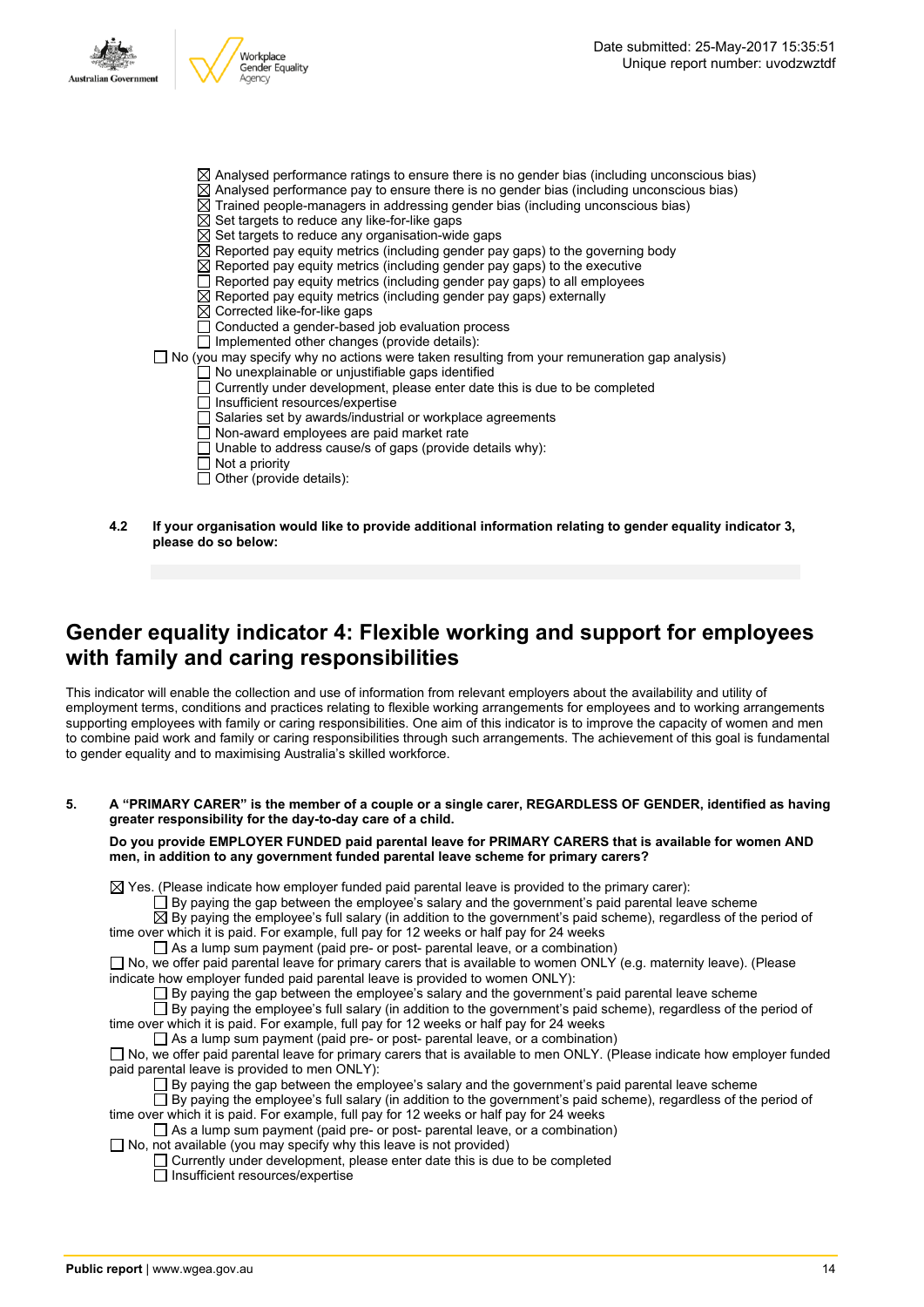

| Government scheme is sufficient |
|---------------------------------|
| $\Box$ Not a priority           |
| $\Box$ Other (provide details): |

**5.1 How many weeks of EMPLOYER FUNDED paid parental leave for primary carers is provided? If different amounts of leave are provided (e.g. based on length of service) enter the MINIMUM number of weeks provided:**

12

5a. If your organisation would like to provide additional information on your paid parental leave for primary **carers e.g. eligibility period, where applicable the maximum number of weeks provided, and other arrangements you may have in place, please do so below.**

We also pay superannuation based throughout parental leave, including on any unpaid leave.

- **5.2 What proportion of your total workforce has access to employer funded paid parental leave for PRIMARY CARERS?**
	- **• In your calculation, you MUST INCLUDE CASUALS when working out the proportion.**
		- $\square$  <10% 10-20% 21-30%  $\overline{\Box}$  31-40%  $\square$  41-50%  $\overline{\square}$  51-60%  $\overline{\Box}$  61-70%  $\Box$  71-80%  $\bar{$  81-90%  $\overline{\boxtimes}$  91-99%  $\square$  100%
- 6. A "SECONDARY CARER" is a member of a couple or a single carer, REGARDLESS OF GENDER, who is not the **primary carer.**
	- **Do you provide EMPLOYER FUNDED paid parental leave for SECONDARY CARERS that is available for men and women, in addition to any government funded parental leave scheme for secondary carers?**

- No, we offer paid parental leave for SECONDARY CARERS that is available to men ONLY (e.g. paternity leave)
- □<br>No, we offer paid parental leave for SECONDARY CARERS that is available to women ONLY
- $\Box$  No (you may specify why employer funded paid parental leave for secondary carers is not paid)
	- $\Box$  Currently under development, please enter date this is due to be completed
		- $\Box$  Insufficient resources/expertise
			- Government scheme is sufficient
		- Not a priority
	- Other (provide details):
- **6.1 How many days of EMPLOYER FUNDED parental leave is provided for SECONDARY CARERS? If different amounts of leave are provided (e.g. based on length of service) enter the MINIMUM number of days provided:**

5

- 6a. If your organisation would like to provide additional information on your paid parental leave for SECONDARY **CARERS e.g. eligibility period, other arrangements you may have in place etc, please do so below.**
	- 6.2 What proportion of your total workforce has access to employer funded paid parental leave for SECONDARY **CARERS?**
		- **• In your calculation, you MUST INCLUDE CASUALS when working out the proportion.**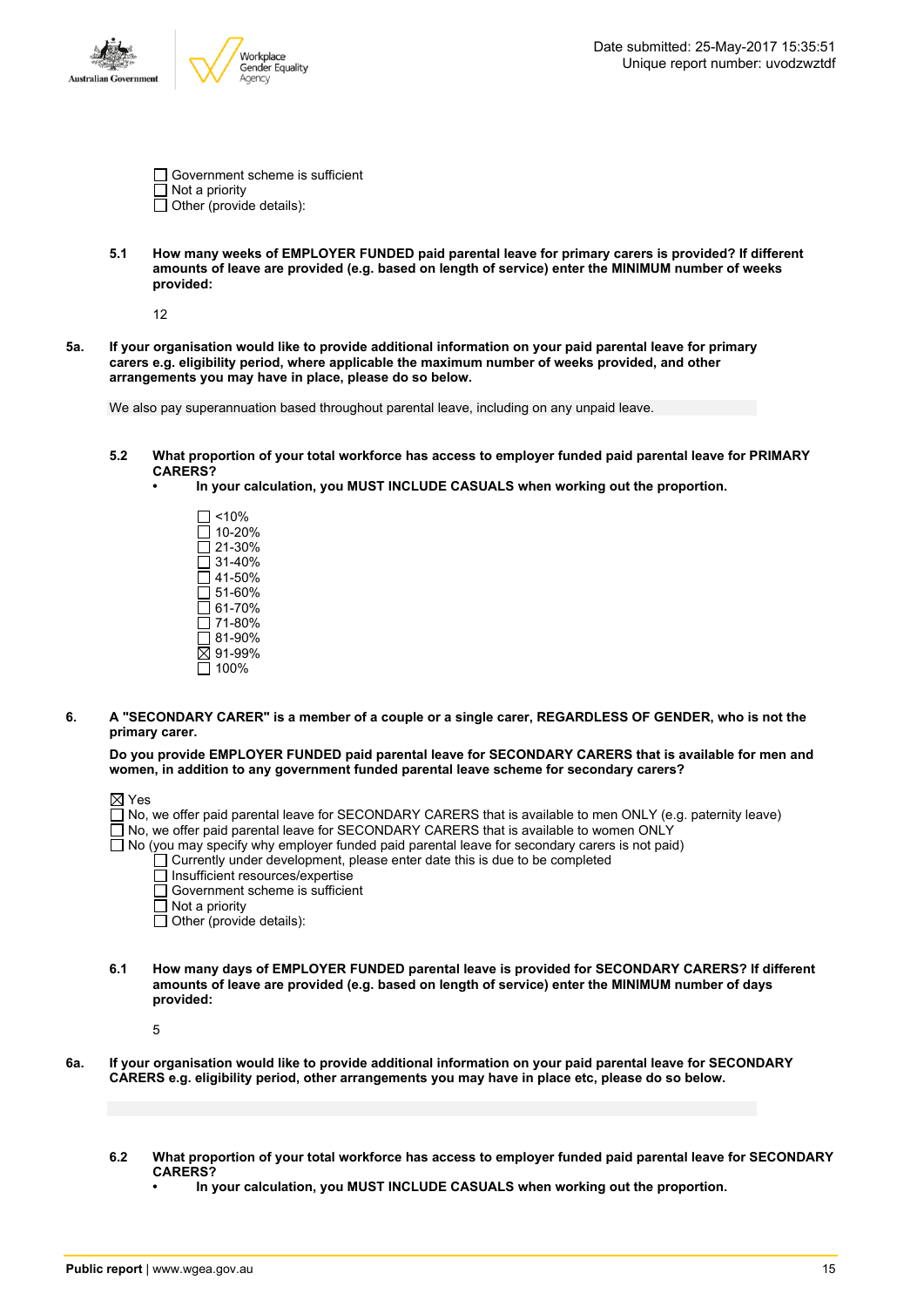

 $\Box$ <10%  $\overline{\Box}$  10-20% 21-30%  $\Box$  31-40%  $\overline{$  41-50%  $\Box$  51-60%  $\square$  61-70%  $\overline{\Box}$  71-80% 81-90% 91-99%  $\Box$  100%

#### **7. How many MANAGERS have taken parental leave during the reporting period (paid and/or unpaid)? Include employees still on parental leave, regardless of when it commenced.**

|          | Primary carer's leave    |  | Secondary carer's leave |  |
|----------|--------------------------|--|-------------------------|--|
|          | Male<br>Female<br>Female |  | Male                    |  |
| Managers |                          |  |                         |  |

**7.1 How many NON-MANAGERS have taken parental leave during the reporting period (paid and/or unpaid)? Include employees still on parental leave, regardless of when it commenced.**

|              | Primary carer's leave |                | Secondary carer's leave |      |
|--------------|-----------------------|----------------|-------------------------|------|
|              | Female                | Male<br>Female |                         | Male |
| Non-managers | 13                    |                |                         |      |

**8. How many MANAGERS, during the reporting period, ceased employment before returning to work from parental leave, regardless of when the leave commenced?**

**• Include those where parental leave was taken continuously with any other leave type. For example, where annual leave or any other paid or unpaid leave is also taken at that time.**

**• 'Ceased employment' means anyone who has exited the organisation for whatever reason, including resignations, redundancies and dismissals.**

|                 | ''' | Males |
|-----------------|-----|-------|
| M:<br>enene<br> |     |       |

- **8.1 How many NON-MANAGERS, during the reporting period, ceased employment before returning to work from parental leave, regardless of when the leave commenced?**
	- **• Include those where parental leave was taken continuously with any other leave type. For example, where annual leave or any other paid or unpaid leave is also taken at that time.**

**• 'Ceased employment' means anyone who has exited the organisation for whatever reason, including resignations, redundancies and dismissals.**

| N |  |
|---|--|

- **9. Do you have a formal policy and/or formal strategy on flexible working arrangements?**
	- $\boxtimes$  Yes (select all applicable answers)
		- $\mathsf{\dot{M}}$  Policy
		- $\overline{\boxtimes}$  Strategy
	- No (you may specify why no formal policy or formal strategy is in place)
		- Currently under development, please enter date this is due to be completed
			- Insufficient resources/expertise
			- $\Box$  Don't offer flexible arrangements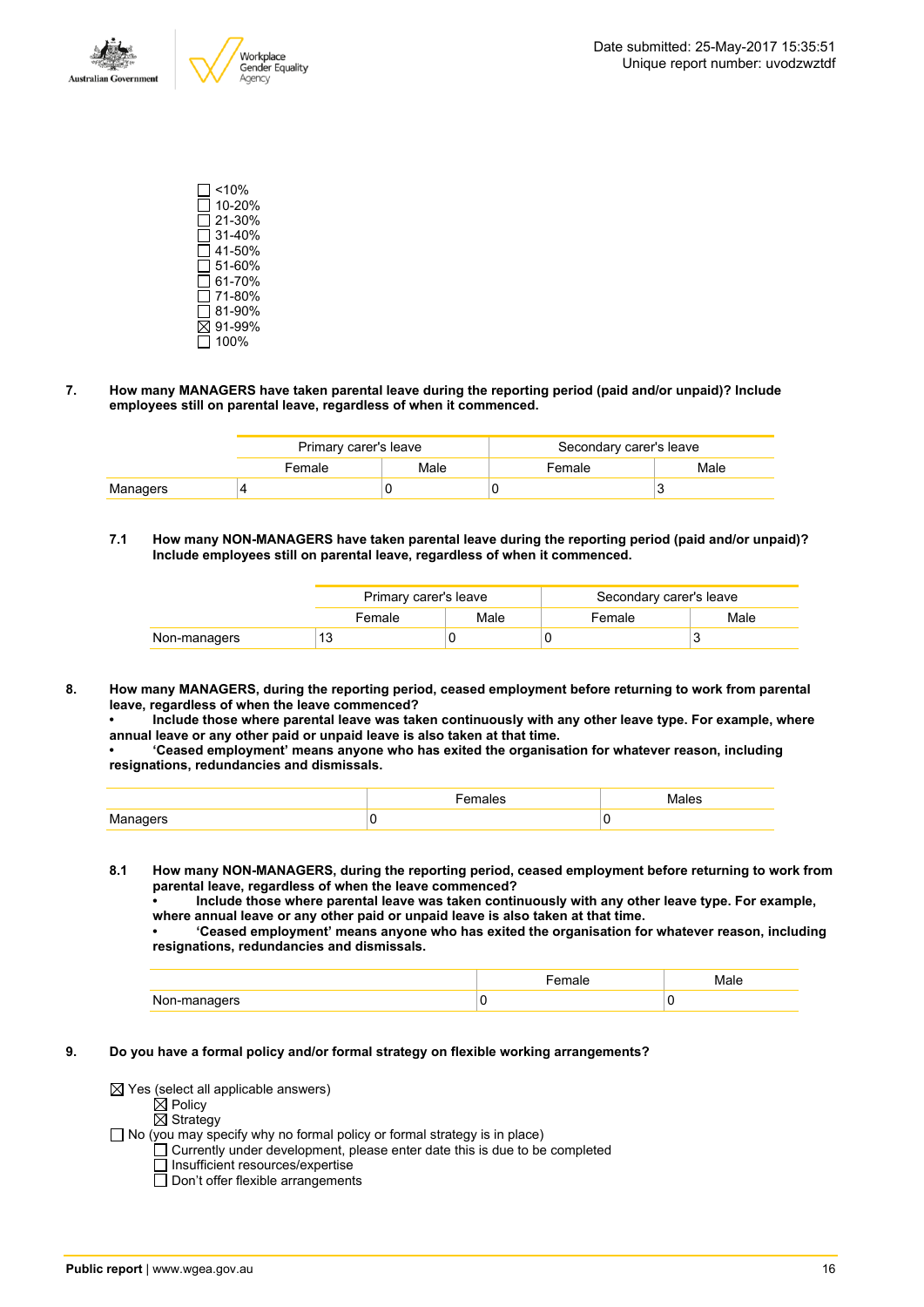

 $\Box$  Not a priority  $\Box$  Other (provide details):

#### **9.1 You may indicate which of the following are included in your flexible working arrangements strategy:**

 $\boxtimes$  A business case for flexibility has been established and endorsed at the leadership level

- $\boxtimes$  Leaders are visible role models of flexible working
- $\boxtimes$  Flexible working is promoted throughout the organisation
- $\overline{\boxtimes}$  Targets have been set for engagement in flexible work
- $\boxtimes$  Targets have been set for men's engagement in flexible work
- $\boxtimes$  Leaders are held accountable for improving workplace flexibility
- $\boxtimes$  Manager training on flexible working is provided throughout the organisation
- $\boxtimes$  Employee training is provided throughout the organisation
- $\overline{\boxtimes}$  Team-based training is provided throughout the organisation
- $\overline{\boxtimes}$  Employees are surveyed on whether they have sufficient flexibility
- $\overline{\boxtimes}$  The organisation's approach to flexibility is integrated into client conversations
- $\boxtimes$  The impact of flexibility is evaluated (eg reduced absenteeism, increased employee engagement)
- $\overline{\boxtimes}$  Metrics on the use of, and/or the impact of, flexibility measures are reported to key management personnel
- $\boxtimes$  Metrics on the use of, and/or the impact of, flexibility measures are reported to the governing body

#### 10. Do you have a formal policy and/or formal strategy to support employees with family or caring responsibilities?

- $\boxtimes$  Yes (select all applicable answers)
	- Policy
		- Strategy

 $\Box$  No (you may specify why no formal policy or formal strategy is in place)

- Currently under development, please enter date this is due to be completed
	- Insufficient resources/expertise
	- Included in award/industrial or workplace agreement
	- $\Box$  Not a priority
	- $\Box$  Other (provide details):

#### 11. Do you offer any other support mechanisms, other than leave, for employees with family or caring responsibilities **(eg, employer-subsidised childcare, breastfeeding facilities)?**

 $\boxtimes$  Yes

 $\Box$  No (you may specify why non-leave based measures are not in place)

- $\Box$  Currently under development, please enter date this is due to be completed
- Insufficient resources/expertise
- Not a priority
- $\Box$  Other (provide details):

#### **11.1 Please select what support mechanisms are in place and if they are available at all worksites.**

**• Where only one worksite exists, for example a head-office, select "Available at all worksites".**

Employer subsidised childcare

- Available at some worksites only
- Available at all worksites
- $\boxtimes$  On-site childcare
	- $\boxtimes$  Available at some worksites only
	- $\overline{\Box}$  Available at all worksites
- $\boxtimes$  Breastfeeding facilities
	- $\boxtimes$  Available at some worksites only
	- $\Box$  Available at all worksites
- $\boxtimes$  Childcare referral services
	- Available at some worksites only
	- $\overline{\boxtimes}$  Available at all worksites
- $\Box$  Internal support networks for parents
	- Available at some worksites only
		- Available at all worksites

Return to work bonus (only select this option if the return to work bonus is NOT the balance of paid parental leave when an employee returns from leave)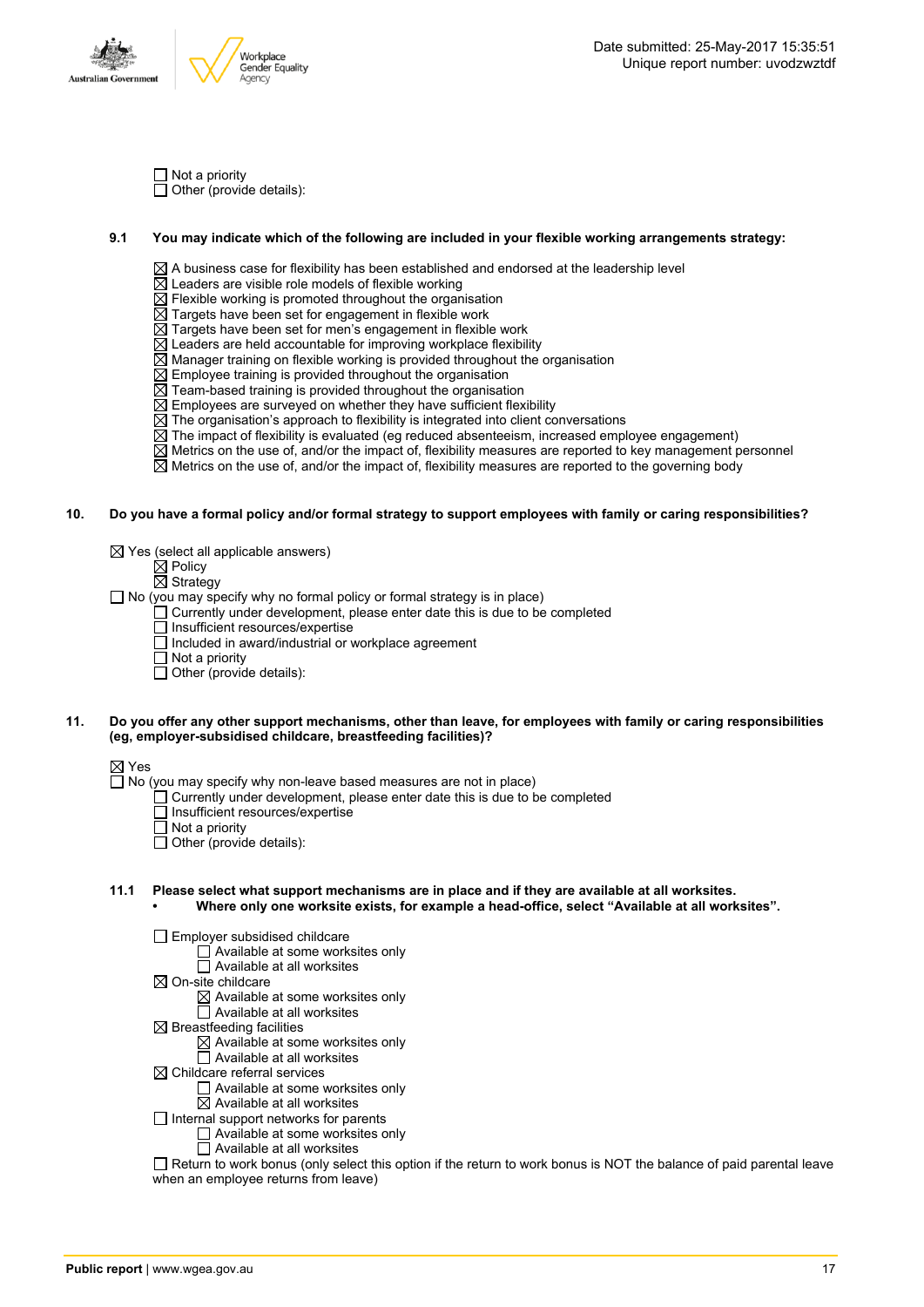

- $\Box$  Available at some worksites only  $\overline{\Box}$  Available at all worksites  $\boxtimes$  Information packs to support new parents and/or those with elder care responsibilities □ Available at some worksites only  $\boxtimes$  Available at all worksites  $\boxtimes$  Referral services to support employees with family and/or caring responsibilities  $\Box$  Available at some worksites only  $\overline{\boxtimes}$  Available at all worksites  $\boxtimes$  Targeted communication mechanisms, for example intranet/ forums □ Available at some worksites only  $\boxtimes$  Available at all worksites  $\Box$  Support in securing school holiday care  $\Box$  Available at some worksites only  $\overline{\Pi}$  Available at all worksites  $\boxtimes$  Coaching for employees on returning to work from parental leave Available at some worksites only  $\boxtimes$  Available at all worksites  $\overline{\boxtimes}$  Parenting workshops targeting mothers  $\boxtimes$  Available at some worksites only  $\Box$  Available at all worksites  $\boxtimes$  Parenting workshops targeting fathers  $\boxtimes$  Available at some worksites only
- 12. Do you have a formal policy and/or formal strategy to support employees who are experiencing family or domestic **violence?**
	- $\boxtimes$  Yes (select all applicable answers)
		- $\boxtimes$  Policy
		- $\overline{\boxtimes}$  Strategy
	- $\Box$  No (you may specify why no formal policy or formal strategy is in place)

 $\Box$  None of the above, please complete question 11.2 below

- $\Box$  Currently under development, please enter date this is due to be completed
- □ Insufficient resources/expertise

□ Available at all worksites

- Included in award/industrial or workplace agreements
- Not aware of the need
- $\overline{\Box}$  Not a priority
- $\Box$  Other (please provide details):

#### 13. Other than a formal policy and/or formal strategy, do you have any support mechanisms in place to support **employees who are experiencing family or domestic violence?**

 $\boxtimes$  Yes (select all applicable answers)

- $\boxtimes$  Employee assistance program (including access to a psychologist, chaplain or counsellor)
- $\overline{\boxtimes}$  Training of key personnel
- A domestic violence clause is in an enterprise agreement or workplace agreement
- $\boxtimes$  Workplace safety planning
- Access to paid domestic violence leave (contained in an enterprise/workplace agreement)
- $\Box$  Access to unpaid domestic violence leave (contained in an enterprise/workplace agreement)
- $\boxtimes$  Access to paid domestic violence leave (not contained in an enterprise/workplace agreement)
- $\boxtimes$  Access to unpaid leave
- $\boxtimes$  Confidentiality of matters disclosed
- $\boxtimes$  Referral of employees to appropriate domestic violence support services for expert advice
- $\boxtimes$  Protection from any adverse action or discrimination based on the disclosure of domestic violence  $\boxtimes$  Flexible working arrangements
- $\Box$  Provision of financial support (e.g. advance bonus payment or advanced pay)
- $\boxtimes$  Offer change of office location
- Emergency accommodation assistance
- Access to medical services (e.g. doctor or nurse)
- $\overline{\Box}$  Other (provide details):

 $\Box$  No (you may specify why no other support mechanisms are in place)

- $\Box$  Currently under development, please enter date this is due to be completed
- □ Insufficient resources/expertise
- $\overline{\Box}$  Not aware of the need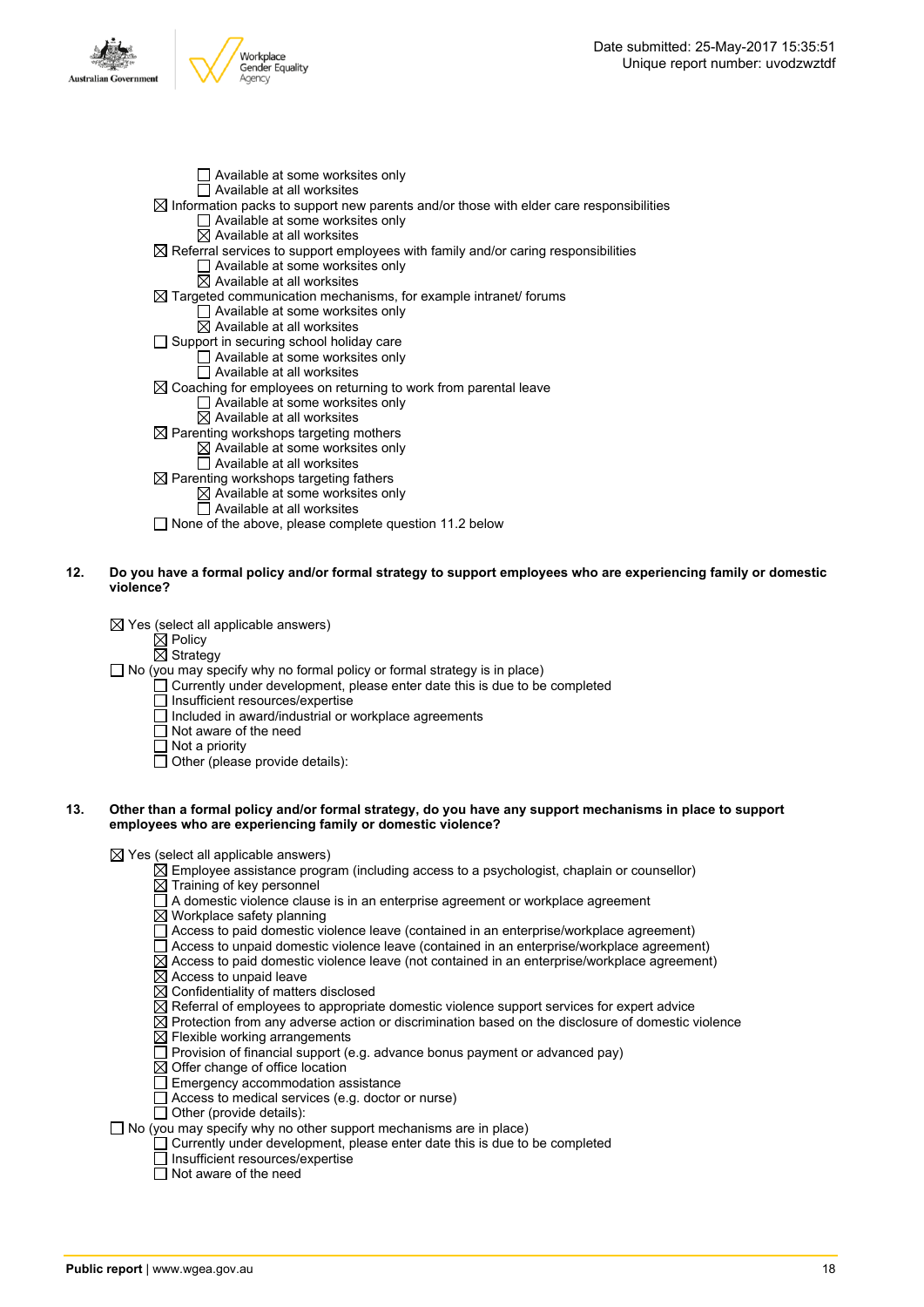

- $\Box$  Not a priority  $\Box$  Other (provide details):
- 14. Where any of the following options are available in your workplace, are those option/s available to both women **AND men?**
	- **• flexible hours of work**
	- **• compressed working weeks**
	- **• time-in-lieu**
	- **• telecommuting**
	- **• part-time work**
	- **• job sharing**
	- **• carer's leave • purchased leave**
	- **• unpaid leave.**
	- **Options may be offered both formally and/or informally.**

**For example, if time-in-lieu is available to women formally but to men informally, you would select NO.**

 $\boxtimes$  Yes, the option/s in place are available to both women and men.  $\Box$  No, some/all options are not available to both women AND men.

### **14.1 Which options from the list below are available? Please tick the related checkboxes.**

|  | Unticked checkboxes mean this option is NOT available to your employees. |  |
|--|--------------------------------------------------------------------------|--|
|--|--------------------------------------------------------------------------|--|

|                          | Managers |             | Non-managers |             |
|--------------------------|----------|-------------|--------------|-------------|
|                          | Formal   | Informal    | Formal       | Informal    |
| Flexible hours of work   | ⊠        | $\boxtimes$ | $\boxtimes$  | $\boxtimes$ |
| Compressed working weeks | ⊠        |             | $\boxtimes$  |             |
| Time-in-lieu             |          | ⊠           |              | ⊠           |
| Telecommuting            | ⊠        | $\boxtimes$ | Χ            | X           |
| Part-time work           | ⊠        |             | $\boxtimes$  |             |
| Job sharing              | ⊠        |             | X            |             |
| Carer's leave            | ⊠        |             | X            |             |
| Purchased leave          | ⊠        |             | X            |             |
| Unpaid leave             | $\times$ |             | $\times$     |             |

**14.3 You may specify why any of the above options are NOT available to your employees.**

Currently under development, please enter date this is due to be completed

- □ Insufficient resources/expertise
- $\Box$  Not a priority
- $\Box$  Other (provide details):
- **14.4 If your organisation would like to provide additional information relating to gender equality indicator 4, please do so below:**

### **Gender equality indicator 5: Consultation with employees on issues concerning gender equality in the workplace**

This gender equality indicator seeks information on what consultation occurs between employers and employees on issues concerning gender equality in the workplace.

**15. Have you consulted with employees on issues concerning gender equality in your workplace?**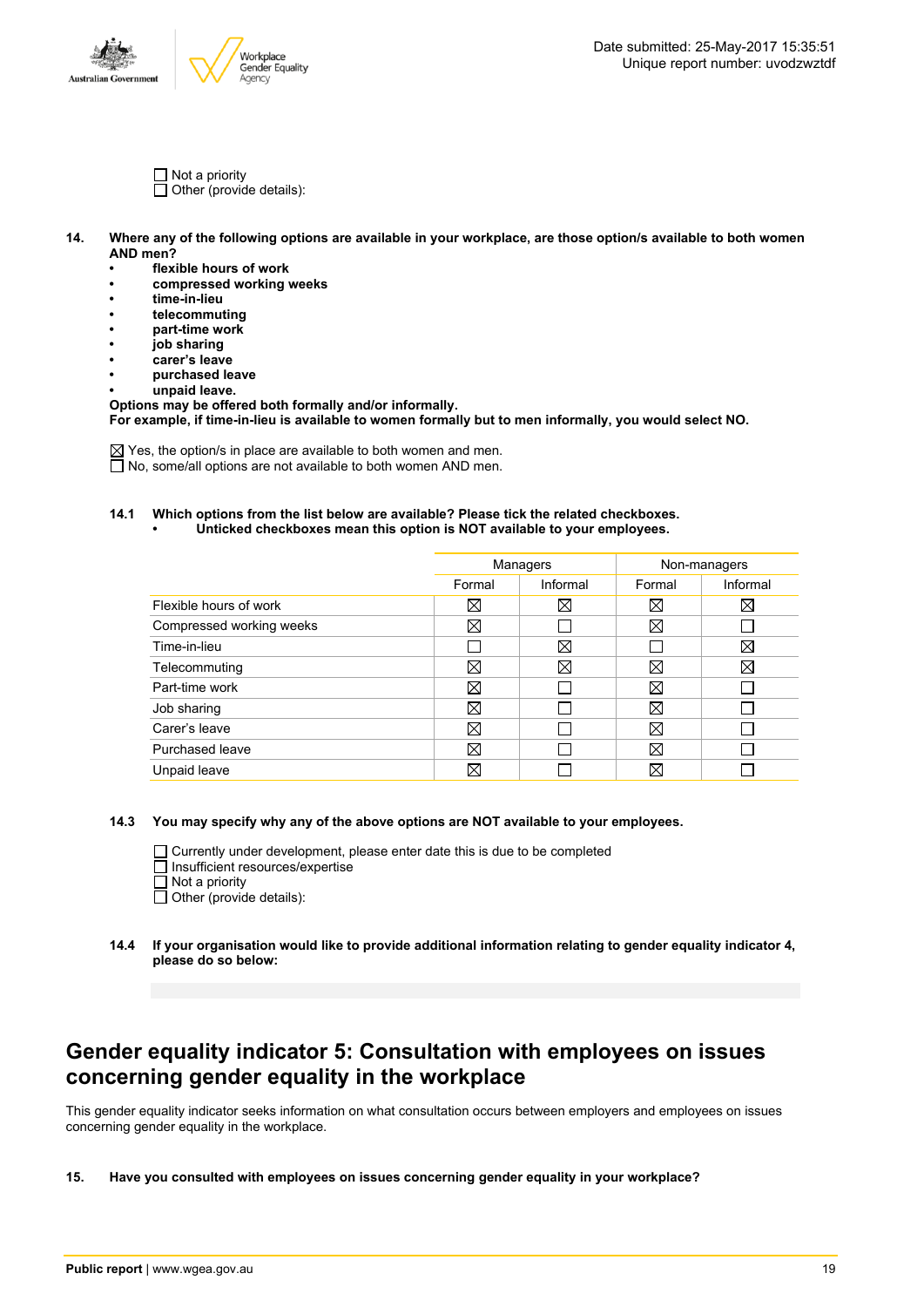

#### ⊠ Yes

- $\Box$  No (you may specify why you have not consulted with employees on gender equality)
	- $\Box$  Not needed (provide details why):
	- $\Box$  Insufficient resources/expertise
	- □ Not a priority
	- $\Box$  Other (provide details):

#### **15.1 How did you consult with employees on issues concerning gender equality in your workplace?**

- $\boxtimes$  Survey
- $\boxtimes$  Consultative committee or group
- $\boxtimes$  Focus groups
- $\overline{\boxtimes}$  Exit interviews
- $\boxtimes$  Performance discussions
- $\overline{\Box}$  Other (provide details):

#### **15.2 Who did you consult?**

 $\boxtimes$  All staff

- □ Women only
- □ Men only

 $\Box$  Human resources managers

Management

Employee representative group(s)

- $\overline{\Box}$  Diversity committee or equivalent
- Women and men who have resigned while on parental leave
- $\Box$  Other (provide details):

#### **15.3 If your organisation would like to provide additional information relating to gender equality indicator 5, please do so below.**

Focus Groups chaired by CEO on diversity and inclusion. Opportunity for feedback via organisational culture inventory targeting O&I (the larges internal division). Formation of a formal Diversity and Inclusion Committee chaired by Company staff, not just Human Resources.

# **Gender equality indicator 6: Sex-based harassment and discrimination**

The prevention of sex-based harassment and discrimination (SBH) has been identified as important in improving workplace participation. Set by the Minister, this gender equality indicator seeks information on the existence of a SBH policy and/or strategy and whether training of managers on SBH is in place.

#### **16. Do you have a formal policy and/or formal strategy on sex-based harassment and discrimination prevention?**

| $\boxtimes$ Yes (select all applicable answers)<br>$\boxtimes$ Policy<br>$\boxtimes$ Strategy                                                                                                                                                                                                                                             |
|-------------------------------------------------------------------------------------------------------------------------------------------------------------------------------------------------------------------------------------------------------------------------------------------------------------------------------------------|
| $\Box$ No (you may specify why no formal policy or formal strategy is in place)<br>$\Box$ Currently under development, please enter date this is due to be completed<br>$\Box$ Insufficient resources/expertise<br>$\Box$ Included in award/industrial or workplace agreement<br>$\Box$ Not a priority<br>$\Box$ Other (provide details): |

#### **16.1 Do you include a grievance process in any sex-based harassment and discrimination prevention formal policy and/or formal strategy?**

 $\boxtimes$  Yes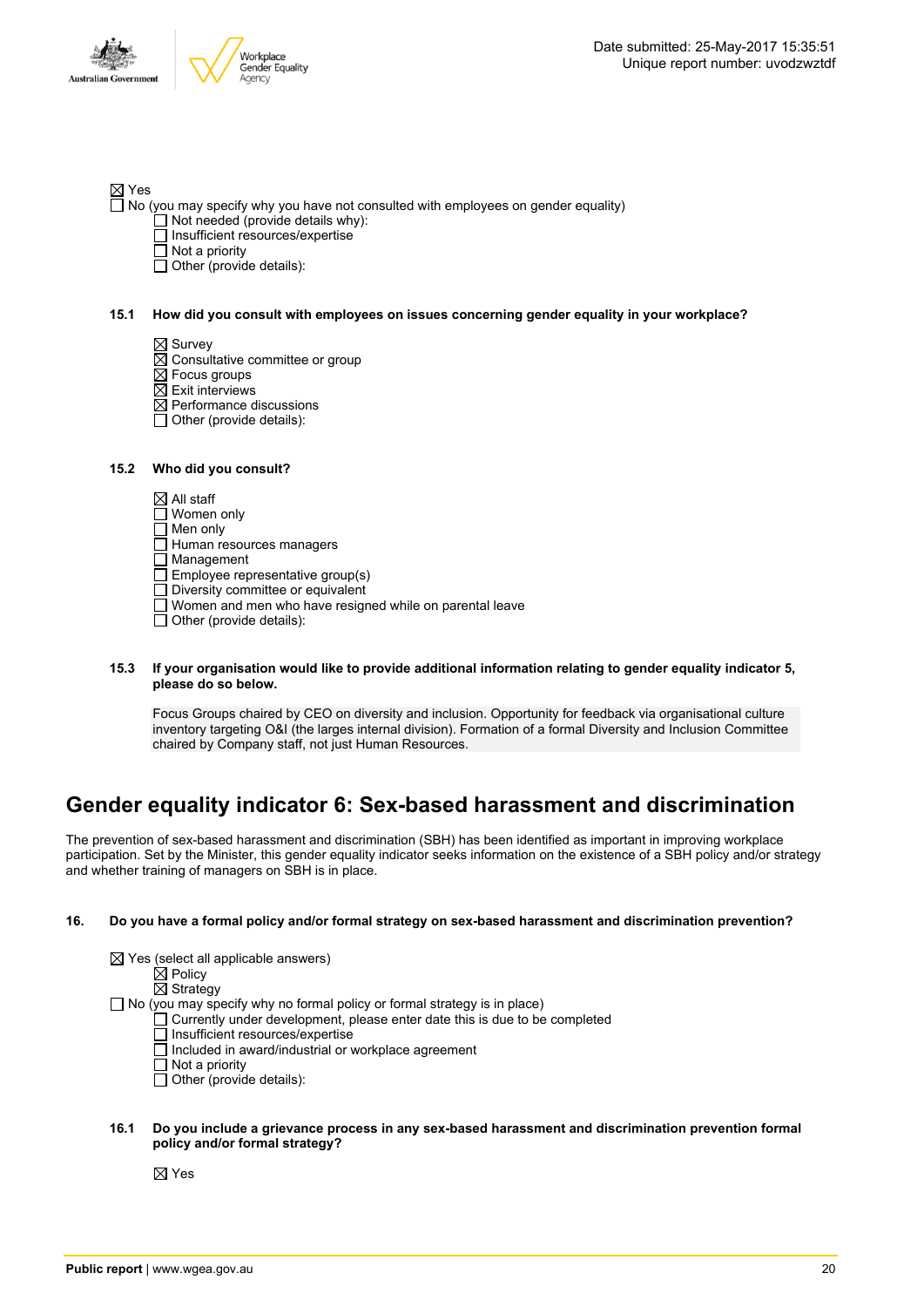

 $\Box$  No (you may specify why a grievance process is not included)

- Currently under development, please enter date this is due to be completed  $\overline{\Box}$  Insufficient resources/expertise
	-
	- $\overline{\Box}$  Not a priority  $\Box$  Other (provide details):
- **17. Do you provide training for all managers on sex-based harassment and discrimination prevention?**

 $\boxtimes$  Yes - please indicate how often this training is provided:

- At induction
- At least annually
- $\overline{\boxtimes}$  Every one-to-two years
- Every three years or more
- Varies across business units
- Other (provide details):
- $\Box$  No (you may specify why this training is not provided)
	- Currently under development, please enter date this is due to be completed
	- Insufficient resources/expertise
	- $\overline{\Box}$  Not a priority
	- $\Box$  Other (provide details):
- **17.1 If your organisation would like to provide additional information relating to gender equality indicator 6, please do so below:**

### **Other**

18. If your organisation has introduced any outstanding initiatives that have resulted in improved gender equality in **your workplace, please tell us about them.**

(As with all questions in this questionnaire, information you provide here will appear in your public report.)